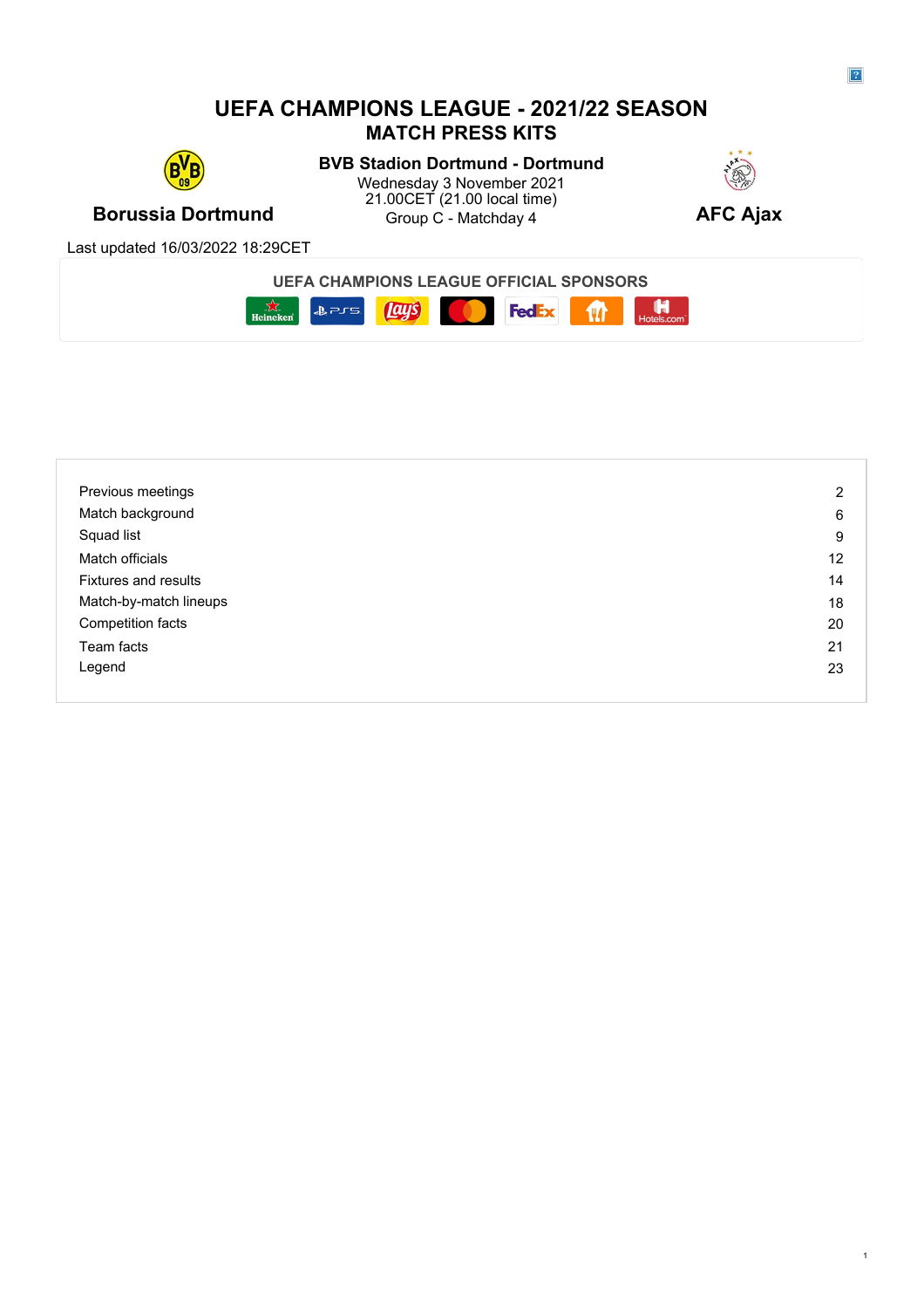# **Previous meetings**

## **Head to Head**

### **UEFA Champions League**

| <b>Date</b> | Stage | <b>Match</b>                        | <b>Result</b> | Venue     | <b>Goalscorers</b>                           |
|-------------|-------|-------------------------------------|---------------|-----------|----------------------------------------------|
| 19/10/2021  | GS    | <b>AFC Ajax - Borussia Dortmund</b> | $4 - 0$       | Amsterdam | Reus 11 (og), Blind<br>25, Antony 57, Haller |

### **UEFA Champions League**

| <b>Date</b> | Stage | Match                               | Result | Venue     | <b>Goalscorers</b>                                    |
|-------------|-------|-------------------------------------|--------|-----------|-------------------------------------------------------|
| 21/11/2012  | GS    | AFC Ajax - Borussia Dortmund        | 1-4    | Amsterdam | Hoesen 87; Reus 8,<br>Götze 36.<br>Lewandowski 41, 67 |
| 18/09/2012  | GS    | <b>Borussia Dortmund - AFC Ajax</b> | 1-0    | Dortmund  | Lewandowski 87                                        |

### **UEFA Champions League**

| <b>Date</b> | <b>Stage</b> | <b>Match</b>                        | <b>Result</b> | Venue     | <b>Goalscorers</b>    |
|-------------|--------------|-------------------------------------|---------------|-----------|-----------------------|
| 20/03/1996  | QF           | <b>AFC Ajax - Borussia Dortmund</b> | agg: 3-0      | Amsterdam | Musampa 75            |
| 06/03/1996  | QF           | Borussia Dortmund - AFC Ajax        | $0 - 2$       | Dortmund  | Davids 8, Kluivert 83 |

|                                                                 |  | Home |  | Awav |  |  | Final |  |  | <b>Total</b> |                                               |
|-----------------------------------------------------------------|--|------|--|------|--|--|-------|--|--|--------------|-----------------------------------------------|
|                                                                 |  |      |  |      |  |  |       |  |  |              | Pid W D L Pid W D L Pid W D L Pid W D L GF GA |
| Borussia Dortmund                                               |  |      |  |      |  |  |       |  |  |              | 2 1 0 1 3 1 0 2 0 0 0 0 5 2 0 3 5 8           |
| <b>AFC Ajax</b>                                                 |  |      |  |      |  |  |       |  |  |              | 3 2 0 1 2 1 0 1 0 0 0 0 5 3 0 2 8 5           |
| Borussia Dortmund - Record versus clubs from opponents' country |  |      |  |      |  |  |       |  |  |              |                                               |

### **UEFA Champions League**

| <b>Date</b> | <b>Stage</b>    | <b>Match</b>                                | <b>Result</b> | <b>Venue</b> | <b>Goalscorers</b>                                           |
|-------------|-----------------|---------------------------------------------|---------------|--------------|--------------------------------------------------------------|
| 22/10/2002  | GS <sub>1</sub> | Borussia Dortmund - PSV<br>Eindhoven        | $1 - 1$       | Dortmund     | Koller 10; Bruggink 47                                       |
| 02/10/2002  | GS1             | PSV Eindhoven - Borussia<br><b>Dortmund</b> | -3            | Eindhoven    | Van der Schaaf 74;<br>Koller 21, Rosický 69,<br>Amoroso 90+2 |

### **UEFA Cup**

| <b>Date</b> | Stage | Match                         | <b>Result</b> | <b>Venue</b> | <b>Goalscorers</b>                                                        |
|-------------|-------|-------------------------------|---------------|--------------|---------------------------------------------------------------------------|
| 08/05/2002  |       | Feyenoord - Borussia Dortmund | $3 - 2$       | Rotterdam    | Van Hooijdonk 33 (P),<br>40, Tomasson 50;<br>Amoroso 47 (P),<br>Koller 58 |

### **UEFA Champions League**

| <b>Date</b> | Stage           | <b>Match</b>                  | <b>Result</b> | <b>Venue</b> | <b>Goalscorers</b>                              |
|-------------|-----------------|-------------------------------|---------------|--------------|-------------------------------------------------|
| 27/10/1999  | GS <sup>1</sup> | Borussia Dortmund - Feyenoord | $-$           | Dortmund     | Addo 44; Van Vossen<br>$\overline{\phantom{0}}$ |
| 14/09/1999  | GS <sup>-</sup> | Feyenoord - Borussia Dortmund |               | Rotterdam    | van Wonderen 66;<br>Bobic 70                    |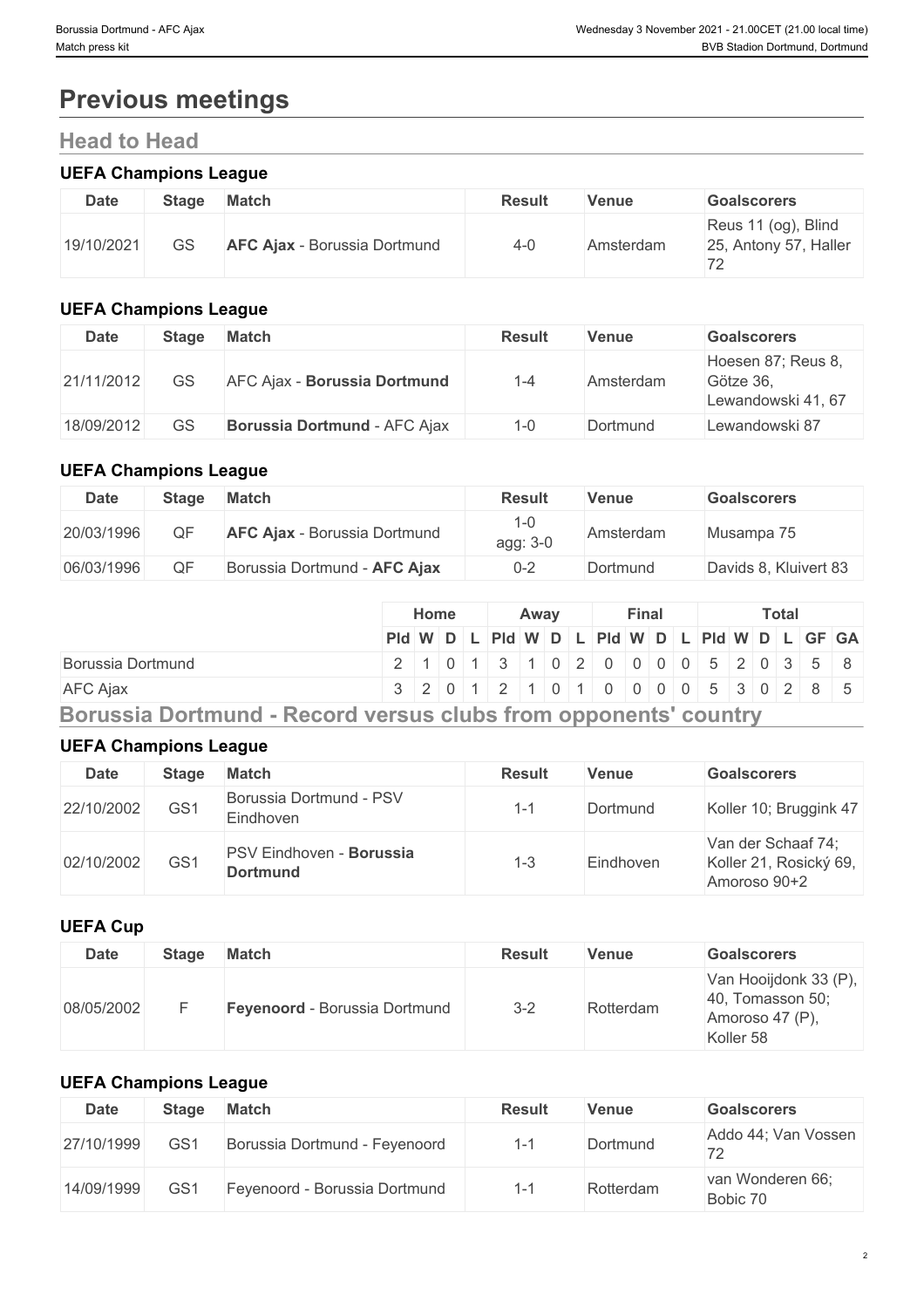# **AFC Ajax - Record versus clubs from opponents' country**

| <b>UEFA Champions League</b> |              |                              |               |              |                                                                                 |  |  |  |
|------------------------------|--------------|------------------------------|---------------|--------------|---------------------------------------------------------------------------------|--|--|--|
| <b>Date</b>                  | <b>Stage</b> | <b>Match</b>                 | <b>Result</b> | <b>Venue</b> | <b>Goalscorers</b>                                                              |  |  |  |
| 12/12/2018                   | GS           | AFC Ajax - FC Bayern München | $3 - 3$       | Amsterdam    | Tadić 61, 82 (P),<br>Tagliafico 90+5;<br>Lewandowski 13, 87<br>$(P)$ , Coman 90 |  |  |  |
| 02/10/2018                   | GS           | FC Bayern München - AFC Ajax | $1 - 1$       | Munich       | Hummels 4; Mazraoui<br>22                                                       |  |  |  |

### **UEFA Europa League**

| <b>Date</b> | Stage | <b>Match</b>             | <b>Result</b>            | <b>Venue</b>  | <b>Goalscorers</b>                                                                         |
|-------------|-------|--------------------------|--------------------------|---------------|--------------------------------------------------------------------------------------------|
| 20/04/2017  | QF    | FC Schalke 04 - AFC Ajax | $3 - 2$<br>agg 3-4 (aet) | Gelsenkirchen | Goretzka 53,<br>Burgstaller 56,<br>Caligiuri 101 ET;<br>Viergever 111 ET,<br>Younes 120 ET |
| 13/04/2017  | QF    | AFC Ajax - FC Schalke 04 | $2 - 0$                  | Amsterdam     | Klaassen 23 (P), 52                                                                        |

### **UEFA Cup**

| <b>Date</b> | Stage | <b>Match</b>               | Result<br>- - - - | <b>Venue</b> | <b>Goalscorers</b>             |
|-------------|-------|----------------------------|-------------------|--------------|--------------------------------|
| 27/11/2008  | GS    | - AFC Ajax<br>Hamburger SV | $J^-$             | Hamburg      | $- -$<br>_eonardo <sup>:</sup> |

### **UEFA Cup**

| Date       | Stage          | <b>Match</b>                       | <b>Result</b>       | Venue         | <b>Goalscorers</b>                                           |
|------------|----------------|------------------------------------|---------------------|---------------|--------------------------------------------------------------|
| 22/02/2007 | R <sub>3</sub> | AFC Ajax - SV Werder Bremen        | $3 - 1$<br>agg: 3-4 | Amsterdam     | Leonardo 4, Huntelaar<br>$60$ , Babel 74; Hugo<br>Almeida 14 |
| 14/02/2007 | R3             | <b>SV Werder Bremen - AFC Ajax</b> | $3-0$               | <b>Bremen</b> | Mertesacker 48,<br>Naldo 54, Frings 71                       |

### **UEFA Champions League**

| Date       | Stage | Match                               | <b>Result</b> | Venue     | <b>Goalscorers</b>                            |
|------------|-------|-------------------------------------|---------------|-----------|-----------------------------------------------|
| 08/12/2004 | GS    | AFC Ajax - FC Bayern München        | $2 - 2$       | Amsterdam | Galásek 38, Mitea 64;<br>Makaay 9, Ballack 78 |
| 28/09/2004 | GS    | <b>FC Bayern München - AFC Ajax</b> | $4 - 0$       | Munich    | Makaay 28, 44, 51<br>(P), Zé Roberto 55       |

### **UEFA Cup**

| Date       | Stage          | <b>Match</b>                      | <b>Result</b>       | <b>Venue</b> | <b>Goalscorers</b>                                                              |
|------------|----------------|-----------------------------------|---------------------|--------------|---------------------------------------------------------------------------------|
| 11/12/1997 | R <sub>3</sub> | VfL Bochum 1848 - AFC Ajax        | $2 - 2$<br>agg: 4-6 | Bochum       | Hofmann 58, Mamić<br>69; S. Arveladze 52,<br>Dani 73                            |
| 25/11/1997 | R <sub>3</sub> | <b>AFC Ajax</b> - VfL Bochum 1848 | $4 - 2$             | Amsterdam    | M. Laudrup 34, 36, S.<br>Arveladze 38, F. de<br>Boer 45; Reis 20,<br>Wałdoch 24 |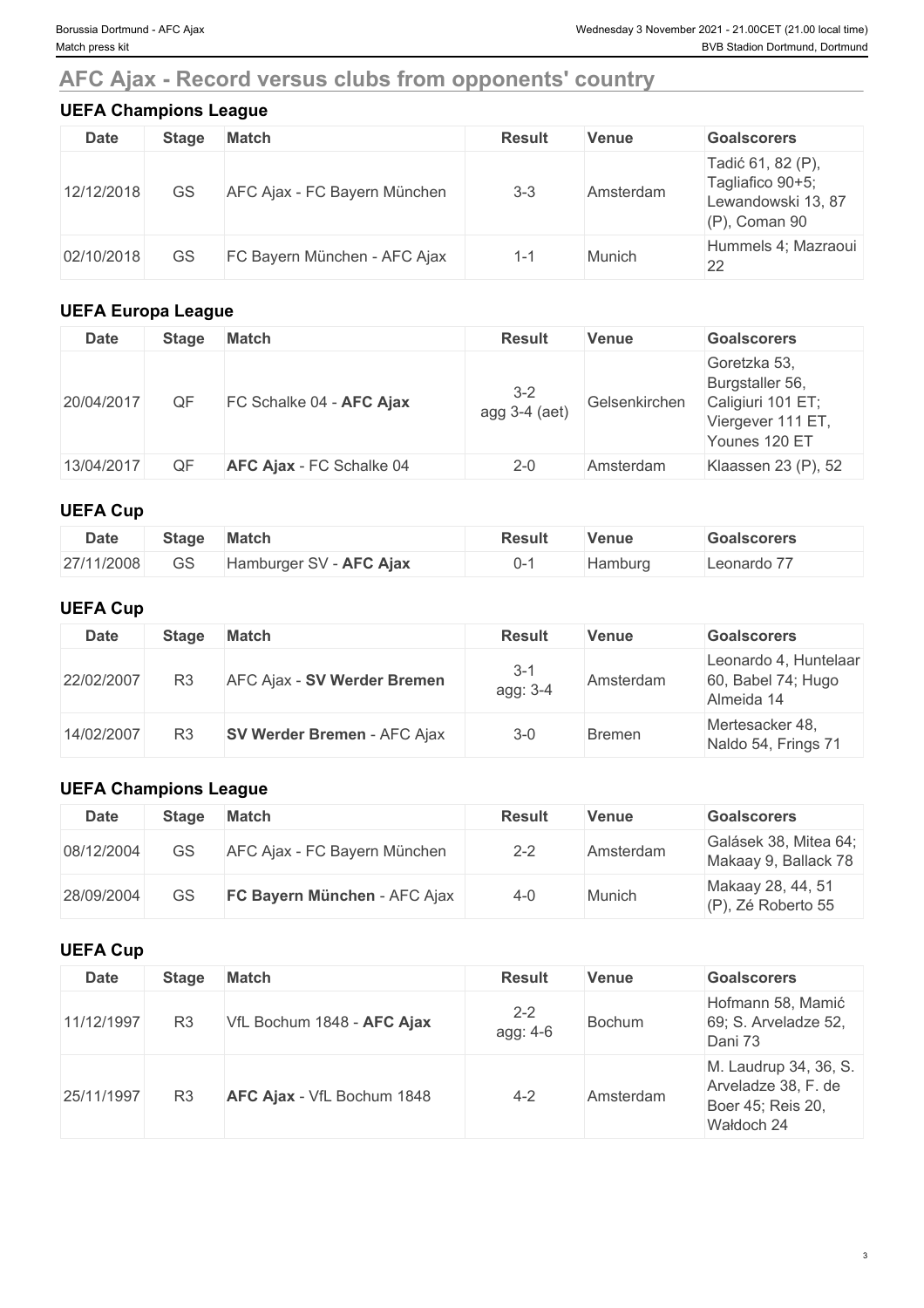### **UEFA Champions League**

| <b>Date</b> | Stage     | <b>Match</b>                        | <b>Result</b>       | <b>Venue</b> | <b>Goalscorers</b>                                                                             |
|-------------|-----------|-------------------------------------|---------------------|--------------|------------------------------------------------------------------------------------------------|
| 19/04/1995  | <b>SF</b> | <b>AFC Ajax - FC Bayern München</b> | $5 - 2$<br>agg: 5-2 | Amsterdam    | Litmanen 11, 47,<br>George 41, R. de<br>Boer 44, Overmars<br>88; Witeczek 36,<br>Scholl 75 (P) |
| 05/04/1995  | <b>SF</b> | FC Bayern München - AFC Ajax        | $0 - 0$             | Munich       |                                                                                                |

### **UEFA Cup**

| <b>Date</b> | Stage          | <b>Match</b>                           | <b>Result</b>   | Venue          | <b>Goalscorers</b> |
|-------------|----------------|----------------------------------------|-----------------|----------------|--------------------|
| 08/12/1992  | R <sub>3</sub> | FC Kaiserslautern - AFC Ajax           | 0-1<br>agg: 0-3 | Kaiserslautern | Alflen 40          |
| 24/11/1992  | R <sub>3</sub> | <b>AFC Ajax - 1. FC Kaiserslautern</b> | $2 - 0$         | Amsterdam      | Davids 1, Jonk 83  |

### **UEFA Cup**

| Date       | Stage          | <b>Match</b>                          | <b>Result</b>       | Venue      | <b>Goalscorers</b>                      |
|------------|----------------|---------------------------------------|---------------------|------------|-----------------------------------------|
| 06/11/1991 | R <sub>2</sub> | <b>AFC Ajax - FC Rot-Weiss Erfurt</b> | $3 - 0$<br>agg: 5-1 | Dusseldorf | Pettersson 27, Blind<br>58, Van Loen 85 |
| 23/10/1991 | R <sub>2</sub> | FC Rot-Weiss Erfurt - AFC Ajax        | 1-2                 | Erfurt     | Schulz 39; Jonk 46,<br>Bergkamp 78      |

### **UEFA Cup Winners' Cup**

| <b>Date</b> | Stage          | <b>Match</b>                   | <b>Result</b>       | Venue     | <b>Goalscorers</b>   |
|-------------|----------------|--------------------------------|---------------------|-----------|----------------------|
| 04/11/1987  | R <sub>2</sub> | <b>AFC Ajax</b> - Hamburger SV | $2 - 0$<br>agg: 3-0 | Amsterdam | Mühren 12, Meijer 82 |
| 21/10/1987  | R <sub>2</sub> | Hamburger SV - AFC Ajax        | 0-ʻ                 | Hamburg   | Meijer 52            |

### **UEFA Cup Winners' Cup**

| <b>Date</b> | <b>Stage</b> | <b>Match</b>                           | <b>Result</b> | Venue  | <b>Goalscorers</b> |
|-------------|--------------|----------------------------------------|---------------|--------|--------------------|
| 13/05/1987  |              | AFC Ajax - 1. FC Lokomotive<br>∟eipzig |               | Athens | Van Basten 20      |

### **European Champions Clubs' Cup**

### **UEFA Cup**

| <b>Date</b> | <b>Stage</b>   | <b>Match</b>                        | <b>Result</b>     | Venue         | <b>Goalscorers</b>                                         |
|-------------|----------------|-------------------------------------|-------------------|---------------|------------------------------------------------------------|
| 05/11/1975  | R <sub>2</sub> | <b>AFC Ajax - Hertha BSC Berlin</b> | $4-1$<br>agg: 4-2 | Amsterdam     | Brokamp 24, 76,<br>Geels 28 (P), Meijer<br>85; Kostedde 41 |
| 22/10/1975  | R <sub>2</sub> | Hertha BSC Berlin - AFC Ajax        | l-0               | <b>Berlin</b> | Kostedde 49                                                |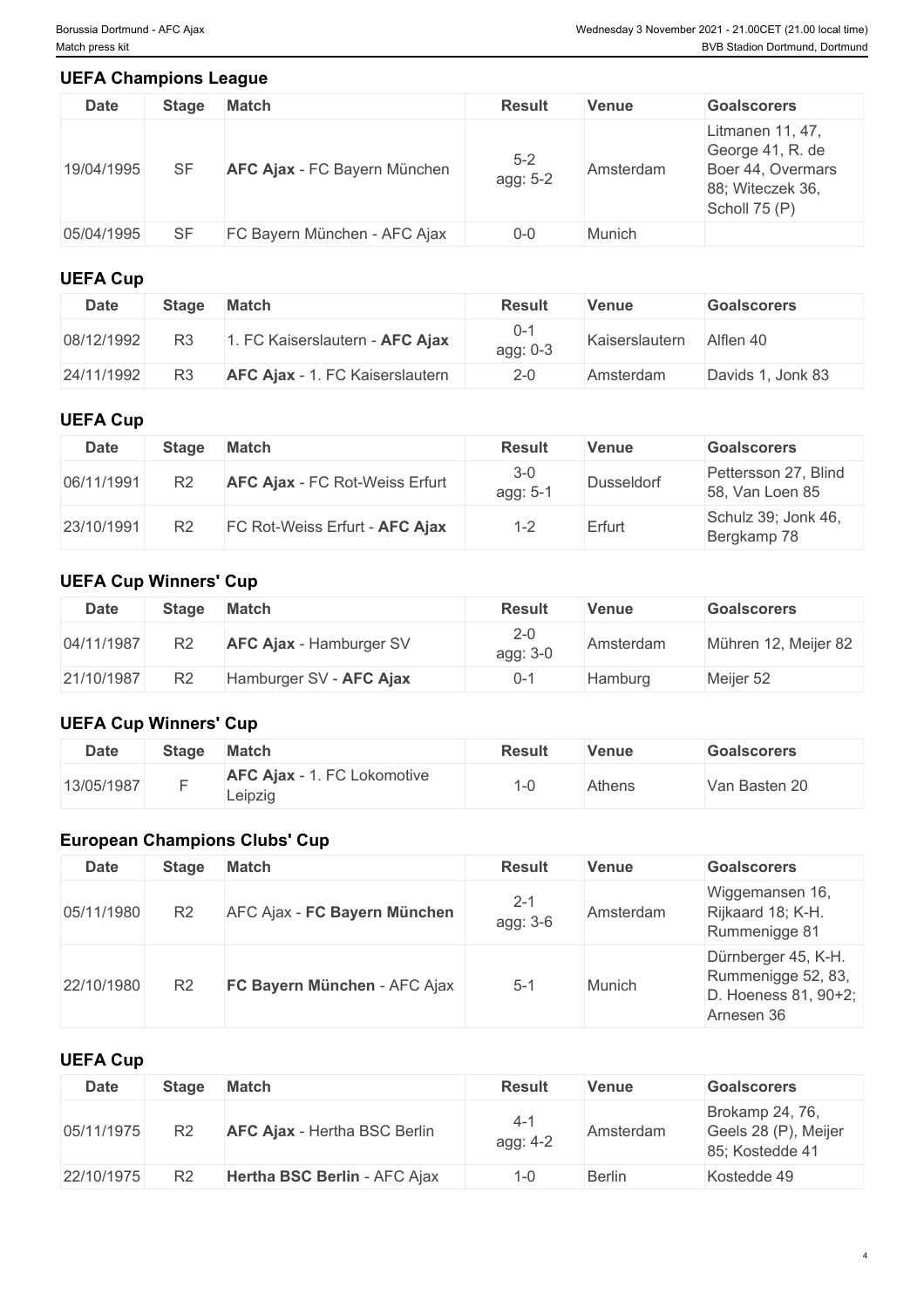5

### **European Champions Clubs' Cup**

| <b>Date</b> | Stage | <b>Match</b>                 | <b>Result</b>       | <b>Venue</b> | <b>Goalscorers</b>                      |
|-------------|-------|------------------------------|---------------------|--------------|-----------------------------------------|
| 21/03/1973  |       | FC Bayern München - AFC Ajax | $2 - 1$<br>agg: 2-5 | Munich       | Krol 30 (og), G. Müller<br>39; Keizer 8 |
| 07/03/1973  |       | AFC Ajax - FC Bayern München | 4-0                 | Amsterdam    | Haan 53, 69, Mühren<br>68, Cruyff 89    |

### **European Champions Clubs' Cup**

| <b>Date</b> | Stage          | <b>Match</b>                              | <b>Result</b>     | Venue     | <b>Goalscorers</b> |
|-------------|----------------|-------------------------------------------|-------------------|-----------|--------------------|
| 29/09/1971  | R <sub>1</sub> | . FC Dynamo Dresden - AFC<br>Ajax         | $0-0$<br>agg: 0-2 | Dresden   |                    |
| 15/09/1971  | R <sub>1</sub> | <b>AFC Ajax - 1. FC Dynamo</b><br>Dresden | $2 - 0$           | Amsterdam | Swart 2, Keizer 24 |

### **European Champions Clubs' Cup**

| <b>Date</b> | Stage | <b>Match</b>                     | <b>Result</b>     | Venue     | <b>Goalscorers</b>                       |
|-------------|-------|----------------------------------|-------------------|-----------|------------------------------------------|
| 02/10/1968  | R1    | <b>AFC Ajax - 1. FC Nürnberg</b> | 4-0<br>agg: $5-7$ | Amsterdam | Swart 22, 52, Groot<br>85 (P), Cruyff 90 |
| 18/09/1968  | R1    | . FC Nürnberg - AFC Ajax         |                   | Nuremberg | Volkert 6; Cruyff 80                     |

### **European Champions Clubs' Cup**

| <b>Date</b> | Stage          | <b>Match</b>                    | <b>Result</b>   | <b>Venue</b> | <b>Goalscorers</b>                               |
|-------------|----------------|---------------------------------|-----------------|--------------|--------------------------------------------------|
| 27/11/1957  | R <sub>1</sub> | <b>AFC Ajax - FC Wismut Aue</b> | 1-0<br>agg: 4-1 | Amsterdam    | Ouderland 79                                     |
| 20/11/1957  | R <sup>1</sup> | FC Wismut Aue - AFC Ajax        |                 | Aue          | Müller 87; van der Kuil<br>5, 62, Bleijenberg 17 |

|                   | Home | Away | <b>Final</b> | <b>Total</b>                                  |  |  |  |
|-------------------|------|------|--------------|-----------------------------------------------|--|--|--|
|                   |      |      |              | Pid W D L Pid W D L Pid W D L Pid W D L GF GA |  |  |  |
| Borussia Dortmund |      |      |              | 4 1 2 1 5 2 1 2 1 0 0 1 1 0 3 3 4 13 15       |  |  |  |
| <b>AFC Ajax</b>   |      |      |              | 18 15 2 1 18 6 5 7 1 1 0 0 37 22 7 8 68 41    |  |  |  |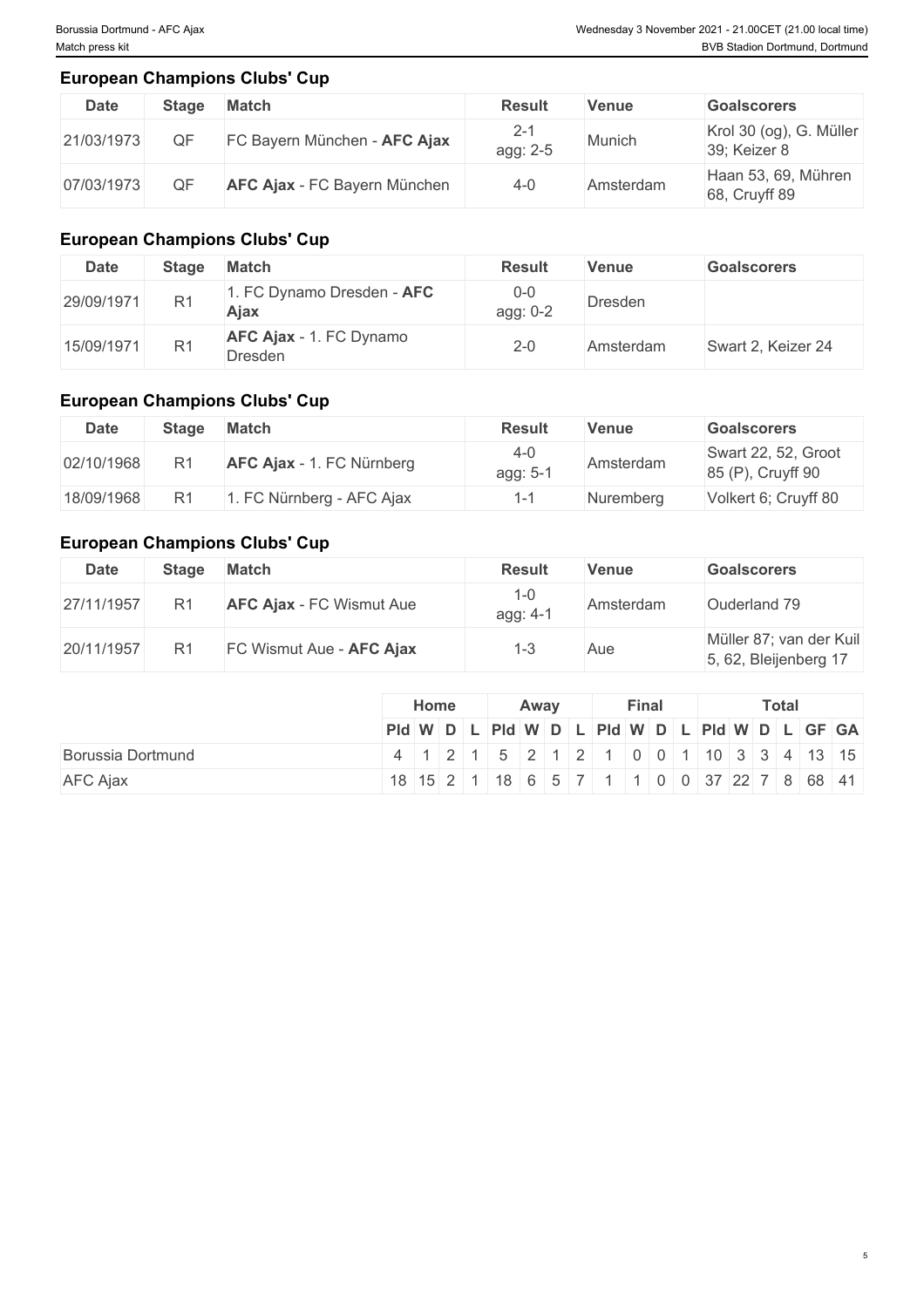# **Match background**

Borussia Dortmund suffered a heavy defeat at Ajax on Matchday 3 and will be looking to turn the tables on the Dutch side in Germany.

• The sides both had maximum points ahead of their meeting in Amsterdam, Ajax winning 5-1 at Sporting CP with Sébastien Haller scoring four of their goals, and 2-0 at home to Beşiktaş. Dortmund, meanwhile, were 2-1 winners in Turkey before a 1-0 home success against Sporting.

• Ajax, however, eased to a 4-0 victory with an early Marco Reus own goal (11) added to by Daley Blind (25) before second-half strikes from Antony (57) and Haller again (72) confirmed Dortmund's biggest UEFA Champions League Sorussia Dottmurd - AFC Ajax<br>
Match background<br>
Match background<br>
Borussia Dortmund suffered a heavy defeat at Ajax on Matchday 3 and will be looking to turn the tables on the Dutch<br>
For side in Germany.<br>
The sides both ha League group games. They have never won their first four. • Before this season, the teams of the stage of the stage and the teams of the teams of the stage another and the stage and the stage and the stage of the meeting in Amsterdam, Ajax winning 5-1 at Sporting CP with<br>Before t eignes the metallices, and the metallices all in the Norwegian was also on the Norwegian Market appearance in the Norwegian Market appearance in the Norwegian Market appearance in the Norwegian Was also on the Dutch Chinac **Fraction II December 1991 and The Company of the English and Mile tooking to further background and Company with the Company and Solicity The Solicity of the Company and Solicity The Company and The Company and The Compan** 

• That means Ajax will make sure of a place in the round of 16 with a win, although a draw would also be enough if Sporting fail to beat Beşiktaş in Portugal.

#### **Previous meetings**

Lewandowski goal secured a 1-0 home win in Dortmund on Matchday 1. The Pole also scored twice in a 4-1 victory in Amsterdam on Matchday 5, after Reus (8) and Mario Götze (36) had found the net, Danny Hoesen scoring a late Ajax consolation. League groots (meet here is the meet the meet from the two-film and would also be emagging the two-film failed boostels in Frederic appearance in the UEFA Champions League group stage. When a Nooter the Heroice the Heroice

• Those six points helped eventual finalists Dortmund finish top of Group D on 14 points, ten more than third-placed Ajax.

• That was a reversal of the sides' 1995/96 UEFA Champions League quarter-final. Goals from Edgar Davids (8) and Patrick Kluivert (83) earned holders Ajax a 2-0 first-leg win in Dortmund before Kiki Musampa scored the only goal for Ajax in the Amsterdam return. The Dutch club went on to reach another final, losing on penalties to Juventus in Rome.

### **Form guide**

#### **Dortmund**

• Dortmund boasted the top scorer in the 2020/21 UEFA Champions League, Erling Haaland scoring ten goals in his Beşiktaş.

• In 2020/21 BVB finished first in Group F ahead of Lazio, Club Brugge and Zenit with four wins and 13 points. They then edged out Sevilla in the round of 16 (3-2 a, 2-2 h), Haaland scoring four of their five goals, but lost 2-1 away and at home against eventual runners-up Manchester City in the quarter-finals.

• Third in the Bundesliga behind Bayern München and Leipzig in 2020/21, and winners of the German Cup for the fifth time with a 4-1 defeat of Leipzig in the final, this is Dortmund's 16th UEFA Champions League campaign; they were winners in 1997, and runners-up in 2013. BVB have now reached the round of 16 or better in seven of their last eight participations. Levendowski goal lesculies at 1-1 (leven have in the principital matching in the USe also scored two in a 4-1 victory in the third of the match was in a 4-1 victory in the Champions League group of the pair of the same sev

overseen by Edin Terzić; Marco Rose joined as coach from Borussia Mönchengladbach in July.

• Despite victories in six of their last nine home matches, Dortmund have won only nine of their last 20 European games in their own stadium (D5 L6).

• Those 2012 contests with Ajax were Dortmund's last against a Dutch club prior to Matchday 3, their overall record now W3 D3 L4. At home the 1996 loss to Ajax is their sole defeat by Dutch visitors, with the 2012 victory their only win (D2).

#### **Ajax**

• Ajax are making their 17th appearance in the group stage, setting a new Dutch record – they were previously level second season running they have gained automatic qualification having not previously achieved it since 2014/15.

• Ajax were Dutch champions for the 35th time in 2020/21 – their second league championship in a row having also triumphed in 2018/19 with no title awarded in 2019/20 – and also lifted the Dutch Cup to claim their ninth domestic double.

competition, reaching the semi-finals in 2018/19.

• The Amsterdam club were third in their section for the second year running in 2020/21, finishing behind Liverpool and Atalanta in Group D with six of their seven points coming from their two games against Danish side Midtjylland (2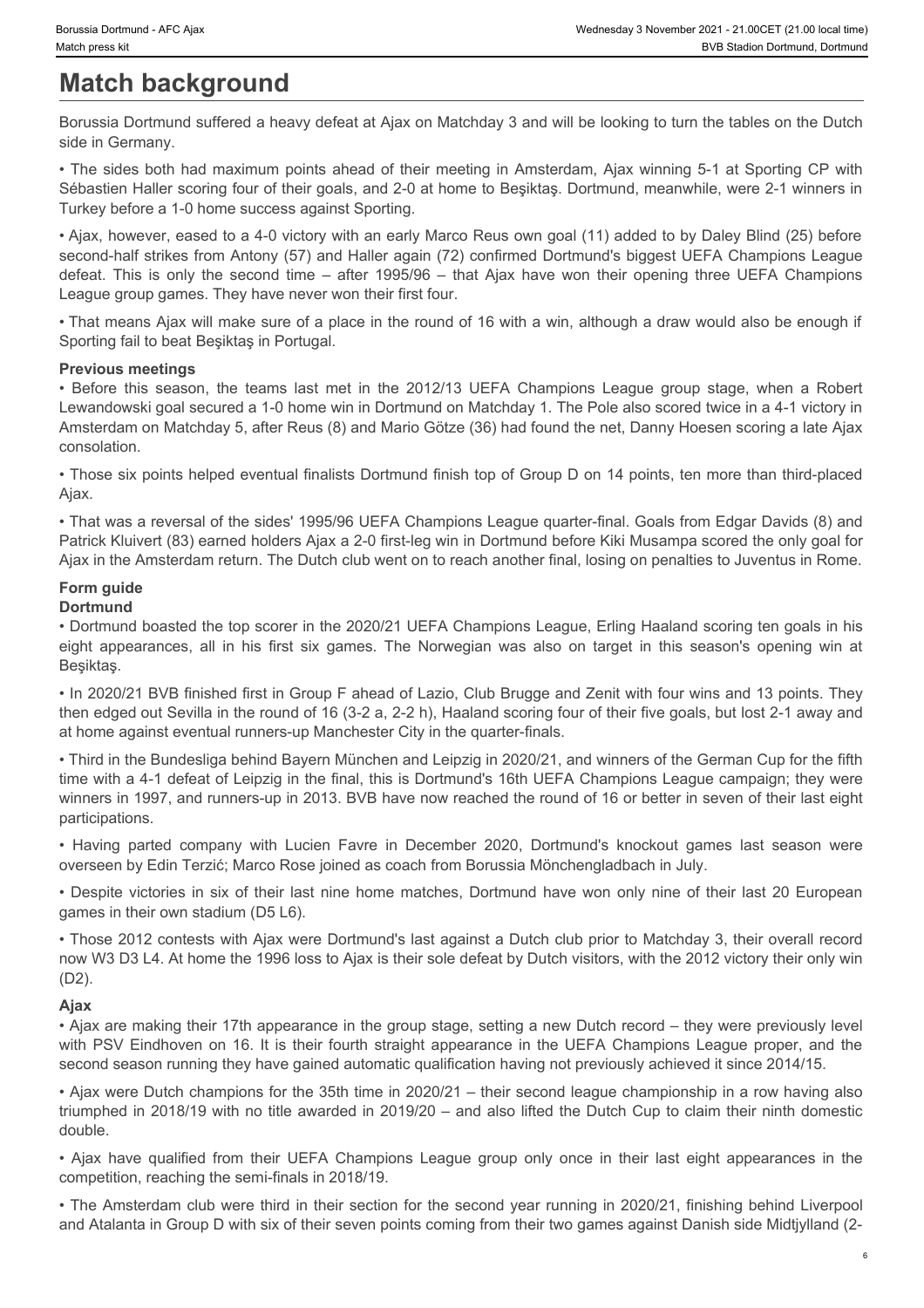1 a, 3-1 h). The other one came from a 2-2 draw at Atalanta on Matchday 2, a game in which they had led 2-0.

• Ajax subsequently moved into the UEFA Europa League, beating LOSC Lille 2-1 away and at home in the round of 32 before easing past Young Boys in the last 16 (3-0 h, 2-0 a) only to be eliminated in the quarter-finals by Roma (1-2 h, 1-1 a).

• A 1-0 loss at Liverpool on Matchday 5 last season is Ajax's only defeat in 13 away matches in the UEFA Champions League (W8 D4). Including the competition's qualifying phase, it is one loss in 19 matches on the road (W9 D9).

From the American on AFC Alax<br>
• Wednesday 3 November 2021 - 21 00CET (21.00 loost lime)<br>
• Haller's procedure on the DUEFA Europa League, beating LOSC Lille 2-1 away and at home in the round of<br>
• Alax subsequently moved League debut since former Ajax striker Marco van Basten achieved the feat for AC Milan against IFK Göteborg in 1992. Haller's goal on Matchday 2 meant he was the first player to score five times in his first two UEFA Champions Sources to Durantal AFC Alex<br>
Werdesday 3 November 2021 - 21 000ET (21.00 local text<br>
18.3 -1 h). The other one came from a 2-2 draw at Atalianta on Matchday 2, a game in which they had led 2-0,<br>
19.3 subsequently moved in games in the competition, after Haaland for Salzburg in 2019. He is the top scorer in this season's group stage.

• The Amsterdammers have lost on four of their last six trips to Germany although their last visit brought a 1-1 draw at Bayern München on Matchday 2 of the 2018/19 UEFA Champions League.

• Matchday 3 was only Ajax's second success in their last seven matches with Bundesliga sides, home and away (D2 L3).

#### **Links and trivia**

• Dortmund's Dutch striker Donyell Malen began his career at the Ajax academy before establishing himself at senior level with PSV Eindhoven, for whom he scored 55 goals in 116 appearances between 2018 and 2021.

• Have played in Germany: Davy Klaassen (Werder Bremen 2018–20) Sébastien Haller (Eintracht Frankfurt 2017–19)

• Has also played in the Netherlands: Felix Passlack (Fortuna Sittard 2019/20 loan)

• Have played together:

Marius Wolf & Sébastien Haller (Eintracht Frankfurt 2017/18)

• Haller's penalty helped Eintracht come from two down to draw 2-2 at home to Dortmund in the Bundesliga on 21 October 2017, Wolf getting the equaliser. He was also on target in Eintracht's 3-1 loss at BVB on 14 September 2018, Wolf scoring Dortmund's second goal.

• International team-mates:

Donyell Malen & Jurriën Timber, Daley Blind, Devyne Rensch, Davy Klaassen, Ryan Gravenberch, Steven Berghuis (Netherlands)

Reinier & Antony (Brazil Under-23s)

• Antony and Reinier were in the Brazil side that won the gold medal at this summer's Olympic Games in Tokyo.

• Ajax coach Erik ten Hag was in charge of Bayern München's second team between 2013 and 2015.

#### **Latest news**

#### **Dortmund**

• Matchday 3 was Emre Can's 50th appearance in UEFA club competition.

• BVB have won six of the last seven matches and ten of the last 12, losing the other two.

• Dortmund were 2-0 winners at home to Köln on Saturday, Thorgan Hazard making it three goals in two games with his first Bundesliga strike since the opening day of the season on 14 August before 23-year-old midfielder Steffen Tigges came on as a substitute to score his first senior goal on his ninth Bundesliga appearance.

• On 23 October Dortmund prevailed 3-1 at Arminia Bielefeld in the Bundesliga, their third successive league victory.

• Can and Mats Hummels scored their first Dortmund goals of the season at Arminia.

• Three days later Dortmund were 2-0 winners at home to 2. Bundesliga side Ingolstadt in the German Cup second round, substitute Hazard with both goals in the final 20 minutes.

• Erling Haaland has 49 goals in 49 league appearances for Dortmund, and 70 in 69 games for the club. This season the Norwegian striker has registered nine goals in six league games and 13 in ten matches in all competitions for Dortmund.

• Haaland has not played since Matchday 3 due to a hip flexor injury.

• Nico Schulz has also not featured since Matchday 3 while Raphaël Guerreiro (out since 2 October) and Youssoufa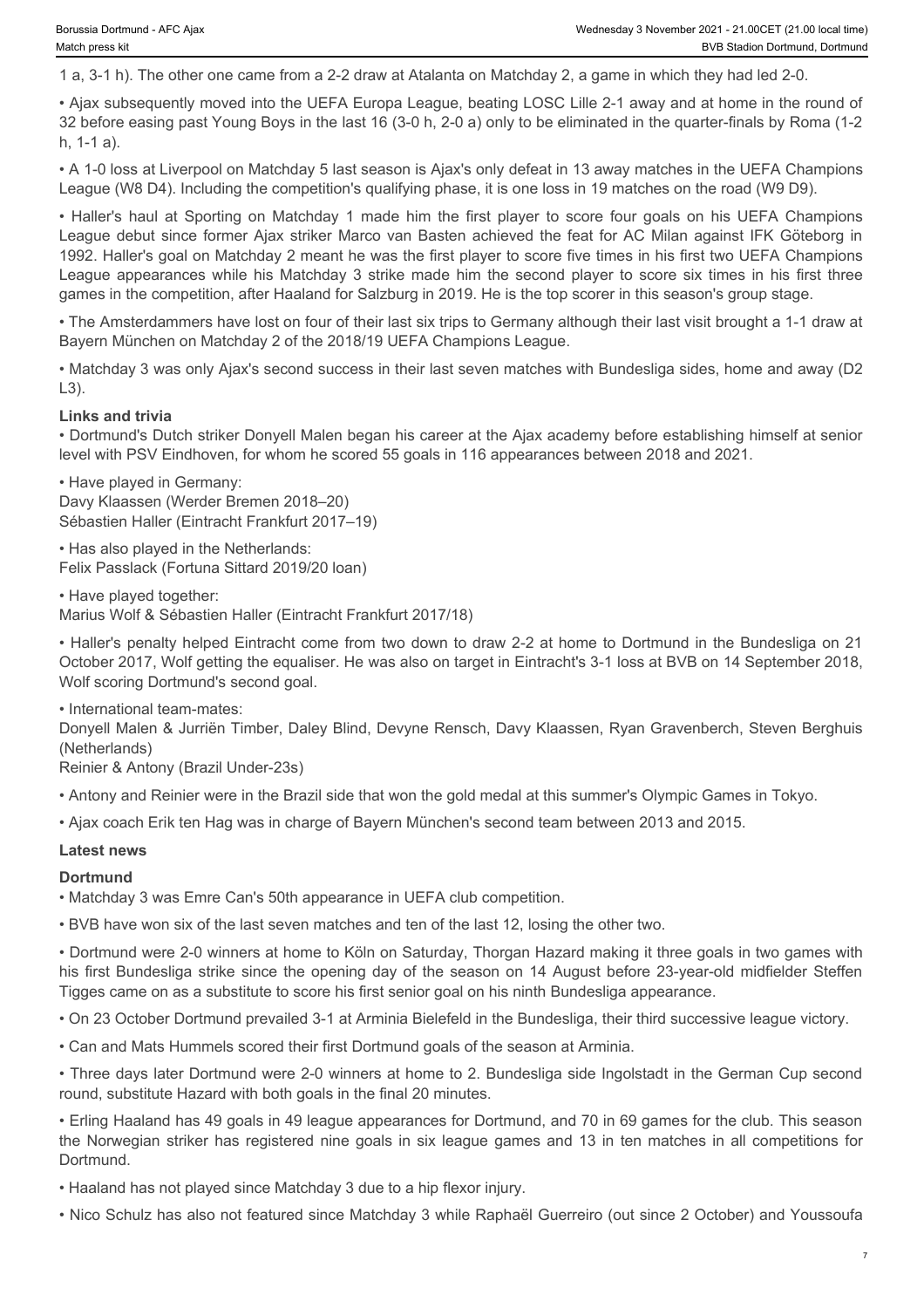8

replacement at the weekend.

Wednesday 3 November 2021 - 21.00CET (21.00 local time)<br>Moukoko (25 September) have also been sidelined, all with muscular injuries, although Moukoko was an unused<br>replacement at the weekend.<br>• Gregor Kobel had to be subst • Gregor Kobel had to be substituted at Arminia because of a thigh problem and did not play against Ingolstadt,<br>• Gregor Kobel had to be substituted at Arminia because of a thigh problem and did not play against Ingolstadt although he returned on Saturday. Donyell Malen also missed the Ingolstadt game due to illness but came on as a substitute at the weekend, when Can was absent with a hamstring injury.

• Mahmoud Dahoud has been out since 28 September because of a knee injury.

• Giovanni Reyna has not played since 2 September due to a thigh injury.

• Dan-Axel Zagadou, who has been sidelined since the end of March after knee surgery, was an unused substitute at Ajax.

• Mateu Morey, who has been left out of Dortmund's UEFA Champions League squad, is facing a long spell on the sidelines having suffered a knee injury on 1 May.

• Haaland is on the 30-man shortlist for the Ballon d'Or, with the winner to be announced on 29 November.

#### **Ajax**

• Ajax's three-game winning run in all competitions, in which they scored 11 goals without conceding, was ended by Saturday's goalless draw at Heracles Almelo. That meant Ajax have dropped 13 points against Heracles Almelo in the last five Eredivisie seasons (D2 L3), more than against any other side. substitute at the weekend, wave Cruyfies and the simultane in particular ten Haginan particular at the particular state in the Johan Cruyff Schaal on the Johan Cruyff Schaal on 8 August, which the Dockson Hagina Cruyff Sch

• The Amsterdam club have recorded 11 victories in 15 games this season (D2 L2), keeping clean sheets in all bar one of those successes but only one – at Heracles – in the four matches they failed to win.

• The Amsterdam club were 5-0 winners at home to PSV Eindhoven on 24 October, their biggest victory against their opponents since 1964.

• Steven Berghuis, Sébastien Haller, Antony, Davy Klaassen and Dušan Tadić got the goals against PSV, Tadić's his 100th in the Eredivisie.

• Tadić has now provided 53 Eredivisie assists, level with former Ajax forward Luis Suárez as the joint highest total for a single club since 2000.

• Ajax have won eight of their 11 league fixtures this season, the exceptions a 1-1 draw at Twente on 22 August, a 1-0 home loss to Utrecht on 3 October and the weekend draw.

• Haller is Ajax's top scorer this season with 13 goals in all competitions; he had found the net in three successive appearances before drawing a blank on Saturday.

• Ajax have already scored 37 times in 11 league matches in 2021/22; they have hit five in four games and also beat Cambuur 9-0 in Amsterdam on 18 September.

• That 9-0 win equalled Ajax's largest ever home victory at the Johan Cruijff ArenA; they beat Sparta Rotterdam by the same scoreline on 18 March 2001.

• Eight different players scored against Cambuur, also equalling an Eredivisie record.

• Sean Klaiber ruptured the cruciate ligaments in his left knee during Ajax's training camp at the end of July.

• Maarten Stekelenburg is expected to miss the rest of the season after undergoing groin surgery.

competition's history.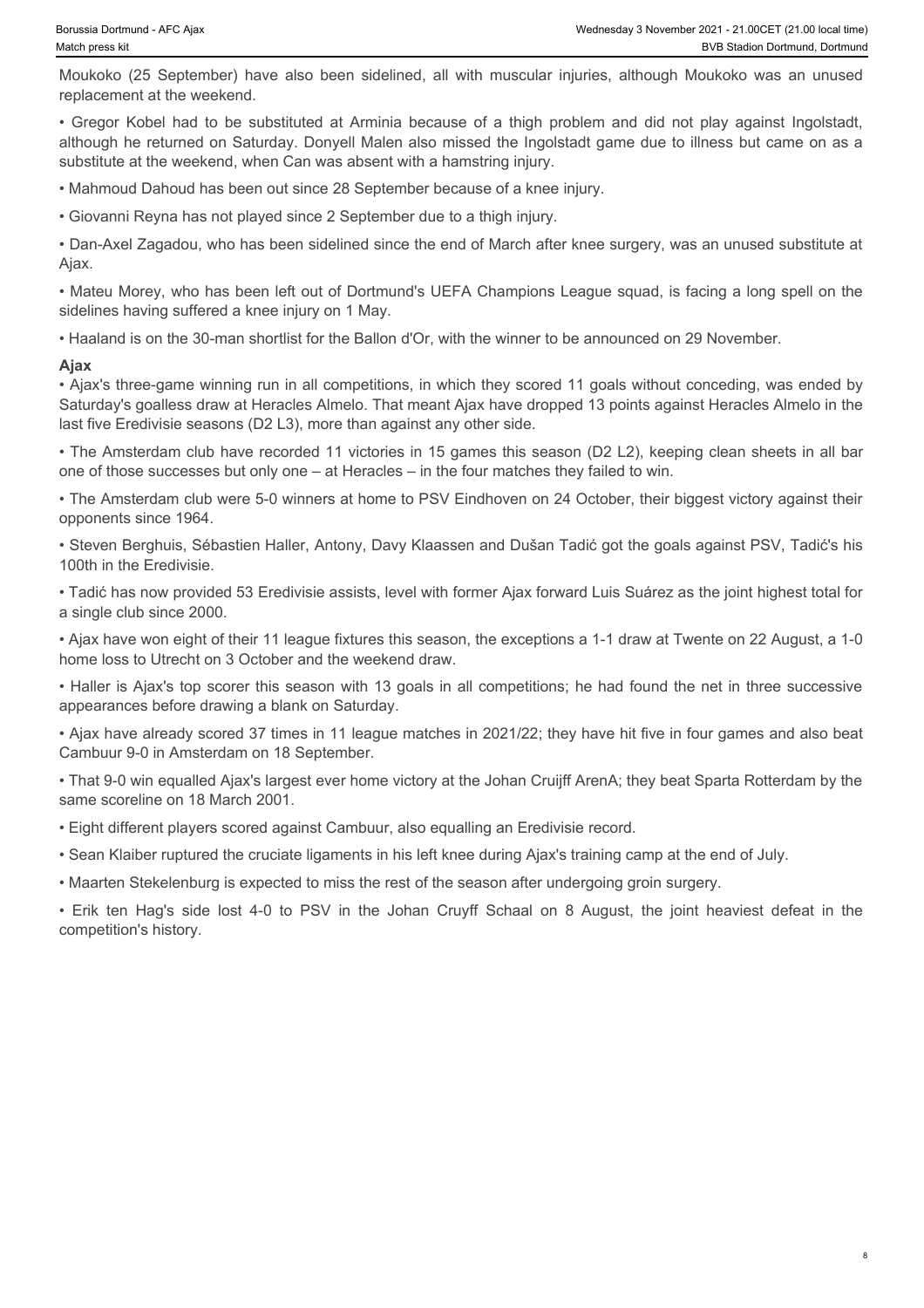# **Squad list**

### **Borussia Dortmund**

|                      |      |                                           |     |        |                          | <b>Current season</b>    |                |                                 |                          | <b>All-time</b>      |                          |                          |                          |                                                                                                                           |
|----------------------|------|-------------------------------------------|-----|--------|--------------------------|--------------------------|----------------|---------------------------------|--------------------------|----------------------|--------------------------|--------------------------|--------------------------|---------------------------------------------------------------------------------------------------------------------------|
|                      |      |                                           |     |        |                          | <b>UCLQ</b>              |                |                                 | UCL League               |                      |                          | <b>UCL</b>               |                          | <b>UEFA</b>                                                                                                               |
| No. Player           | Nat. | <b>DoB</b>                                | Age | D      |                          |                          |                |                                 |                          |                      |                          |                          |                          | Pid Gis Pid Gis Pid Gis Pid Gis Pid Gis                                                                                   |
| <b>Goalkeepers</b>   |      |                                           |     |        |                          |                          |                |                                 |                          |                      |                          |                          |                          |                                                                                                                           |
| 1 Gregor Kobel       |      | SUI 06/12/1997 23                         |     |        | $\overline{\phantom{a}}$ | $\sim$                   | 3              | $\sim$ $-$                      | 10                       | $\sim$               | 3                        |                          | 4                        |                                                                                                                           |
| 25 Luca Unbehaun     |      | GER 27/02/2001 20                         |     |        | $\sim$                   | $\sim$                   | $\sim$         | $\sim$                          | $\overline{\phantom{a}}$ | $\sim$               | $\sim$                   |                          |                          | $\frac{1}{2} \left( \frac{1}{2} \right) \left( \frac{1}{2} \right) \left( \frac{1}{2} \right) \left( \frac{1}{2} \right)$ |
| 35 Marwin Hitz       |      | SUI 18/09/1987 34                         |     |        |                          | $\sim$                   | $\sim$         | $\sim$                          | $\blacktriangleleft$     | $\sim$               |                          | $7$ -                    |                          | $19 -$                                                                                                                    |
| 38 Roman Bürki       |      | SUI 14/11/1990 30                         |     | $\sim$ | $\sim$                   | $\sim$                   | $\sim$         | $\overline{\phantom{a}}$        |                          |                      | 33                       | $\sim$                   |                          | 46 -                                                                                                                      |
| <b>Defenders</b>     |      |                                           |     |        |                          |                          |                |                                 |                          |                      |                          |                          |                          |                                                                                                                           |
| 5 Dan-Axel Zagadou   |      | FRA 03/06/1999 22                         |     |        |                          |                          | $\sim$         |                                 |                          |                      | 13                       |                          | 14                       |                                                                                                                           |
| 13 Raphaël Guerreiro |      | POR 22/12/1993 27                         |     |        | $\sim$                   | $\sim$                   | 2              |                                 | 6                        | 3                    | 33                       | 7                        | 34                       | 7                                                                                                                         |
| 14 Nico Schulz       |      | GER 01/04/1993 28                         |     |        | $\sim$                   | $\sim$                   | $\overline{2}$ | $\overline{\phantom{a}}$        | 5                        | $\sim$               | 16                       | $\sim$                   | 22                       | -1                                                                                                                        |
| 15 Mats Hummels      |      | GER 16/12/1988 32                         |     |        | $\sim$                   | $\sim$                   | 3              | $\sim$                          | 8                        | $\blacktriangleleft$ | 71                       | $\overline{4}$           | 94                       | - 6                                                                                                                       |
| 16 Manuel Akanji     |      | SUI 19/07/1995 26                         |     |        | $\sim$                   | $\sim$                   | $\mathbf{3}$   | $\sim$                          | 10                       | $\sim$               | 27                       | $\sim$                   | 28                       | $\sim$                                                                                                                    |
| 24 Thomas Meunier    |      | BEL 12/09/1991 30                         |     |        | $\sim$                   | $\sim$                   | 3              | $\overline{\phantom{a}}$        | 7                        | $\sim$               | 27                       | $\mathbf{3}$             |                          | $62 \mid 6$                                                                                                               |
| 30 Felix Passlack    |      | GER 29/05/1998 23                         |     |        | $\sim$                   | $\sim$                   | $\sim$         | $\overline{\phantom{a}}$        | 4                        | $\sim$               |                          | $7 \mid 1 \mid$          | 9                        | $\overline{1}$                                                                                                            |
| 34 Marin Pongračić   |      | CRO 11/09/1997 24                         |     | $\sim$ | $\mathbf{1}$             | $\sim$                   | $\overline{2}$ | $\vert$ $\vert$ $\vert$ $\vert$ | $\overline{7}$           | $\sim$ $^{-1}$       |                          | $3 -$                    |                          | $18 -$                                                                                                                    |
| 41 Nnamdi Collins    |      | GER 10/01/2004 17                         |     | $\sim$ | $-$                      | $\sim$                   | $\sim$         | $\overline{\phantom{a}}$        |                          |                      | $\overline{\phantom{a}}$ | $\sim$                   |                          |                                                                                                                           |
| <b>Midfielders</b>   |      |                                           |     |        |                          |                          |                |                                 |                          |                      |                          |                          |                          |                                                                                                                           |
| 7 Giovanni Reyna     |      | USA 13/11/2002 18                         |     |        | $\sim$                   | $\sim$                   | $\sim$         |                                 | 3                        | $\mathbf{2}$         | 10                       |                          |                          | $10 -$                                                                                                                    |
| 8 Mahmoud Dahoud     |      | GER 01/01/1996 25                         |     | $\sim$ | $\sim$                   | $\sim$                   | 2              |                                 | 6                        |                      | 28                       |                          | 39                       | $\overline{2}$                                                                                                            |
| 10 Thorgan Hazard    |      | BEL 29/03/1993 28                         |     |        | $\sim$                   | $\sim$                   | $\overline{2}$ | $\overline{\phantom{a}}$        | $\overline{7}$           | $\overline{2}$       | 24                       | 2                        |                          | 47 10                                                                                                                     |
| 11 Marco Reus        |      | GER 31/05/1989 32                         |     |        | $\sim$                   | $\sim$                   | 3              | $\sim$                          | 9                        | $\overline{2}$       |                          | $53$ 18                  |                          | 70 27                                                                                                                     |
| 19 Julian Brandt     |      | GER 02/05/1996 25                         |     |        | $\overline{\phantom{a}}$ | $\overline{\phantom{a}}$ | 3              |                                 | 7                        | $\mathbf{2}$         | 39                       | 3                        | 53                       | $\overline{4}$                                                                                                            |
| 22 Jude Bellingham   |      | ENG 29/06/2003 18                         |     | $\sim$ | $\sim$                   | $\sim$                   | 3              | $\mathbf{1}$                    | 10                       | $\overline{2}$       | 13                       | $\overline{2}$           | 13                       | $\overline{2}$                                                                                                            |
| 23 Emre Can          |      | GER 12/01/1994 27                         |     |        | $\sim$                   | $\sim$                   | $\mathbf{1}$   | $\sim$                          | $\overline{4}$           | $\mathbf{1}$         | 32                       | $\overline{1}$           | 50                       | $\overline{4}$                                                                                                            |
| 28 Axel Witsel       |      | BEL 12/01/1989 32                         |     |        | $\sim$                   | $\sim$                   | 3              |                                 | $-10$ $-$                |                      |                          |                          | 62 4 108 14              |                                                                                                                           |
| 37 Tobias Raschl     |      | GER 21/02/2000 21                         |     |        | $\sim$                   | $\sim$                   | $\overline{a}$ | $\sim$                          | $\sim$                   | $\sim$               | $\overline{\phantom{a}}$ | $\overline{\phantom{a}}$ | $\sim$                   | $\sim$                                                                                                                    |
| 39 Marius Wolf       |      | GER 27/05/1995 26                         |     |        |                          |                          |                |                                 |                          |                      |                          |                          | $ - - - 3 - 8 - 7 - 7 -$ |                                                                                                                           |
| 42 Göktan Gürpüz     |      | GER 22/01/2003 18                         |     |        | $     -$                 |                          |                | $\sim$                          |                          |                      |                          |                          |                          |                                                                                                                           |
| <b>Forwards</b>      |      |                                           |     |        |                          |                          |                |                                 |                          |                      |                          |                          |                          |                                                                                                                           |
| 9 Erling Haaland     |      | $NOR   21/07/2000   21$ - - -             |     |        |                          |                          | 2 <sup>1</sup> |                                 | 6                        |                      |                          |                          | $18$ 21 24 25            |                                                                                                                           |
| 18 Youssoufa Moukoko |      | GER 20/11/2004 16                         |     |        | $   1$ $-$               |                          |                |                                 | $5\overline{)}$          | $\sim$               | $\overline{2}$           |                          | $-2$                     | $\sim$                                                                                                                    |
| 20 Reinier           |      | BRA 19/01/2002 19                         |     |        | $   1$ $-$               |                          |                |                                 | 4                        | $\sim$               |                          | $3 -$                    | 3                        |                                                                                                                           |
| 21 Donyell Malen     |      | NED 19/01/1999 22                         |     |        | $   3$ 1 10 $-$          |                          |                |                                 |                          |                      | 9                        | $\overline{1}$           |                          | $31 \mid 15$                                                                                                              |
| 27 Steffen Tigges    |      | GER 31/07/1998 23                         |     |        | $      3$ $1$ $1$ $-$    |                          |                |                                 |                          |                      |                          |                          | $1 -$                    |                                                                                                                           |
| 36 Ansgar Knauff     |      | GER 10/01/2002 19                         |     |        | $   2$ $-$               |                          |                |                                 |                          | $2 \cdot$            |                          |                          | $5 - 5 -$                |                                                                                                                           |
| Coach                |      |                                           |     |        |                          |                          |                |                                 |                          |                      |                          |                          |                          |                                                                                                                           |
| - Marco Rose         |      | GER 11/09/1976 45 - - - 3 - - - 11 - 51 - |     |        |                          |                          |                |                                 |                          |                      |                          |                          |                          |                                                                                                                           |
|                      |      |                                           |     |        |                          |                          |                |                                 |                          |                      |                          |                          |                          |                                                                                                                           |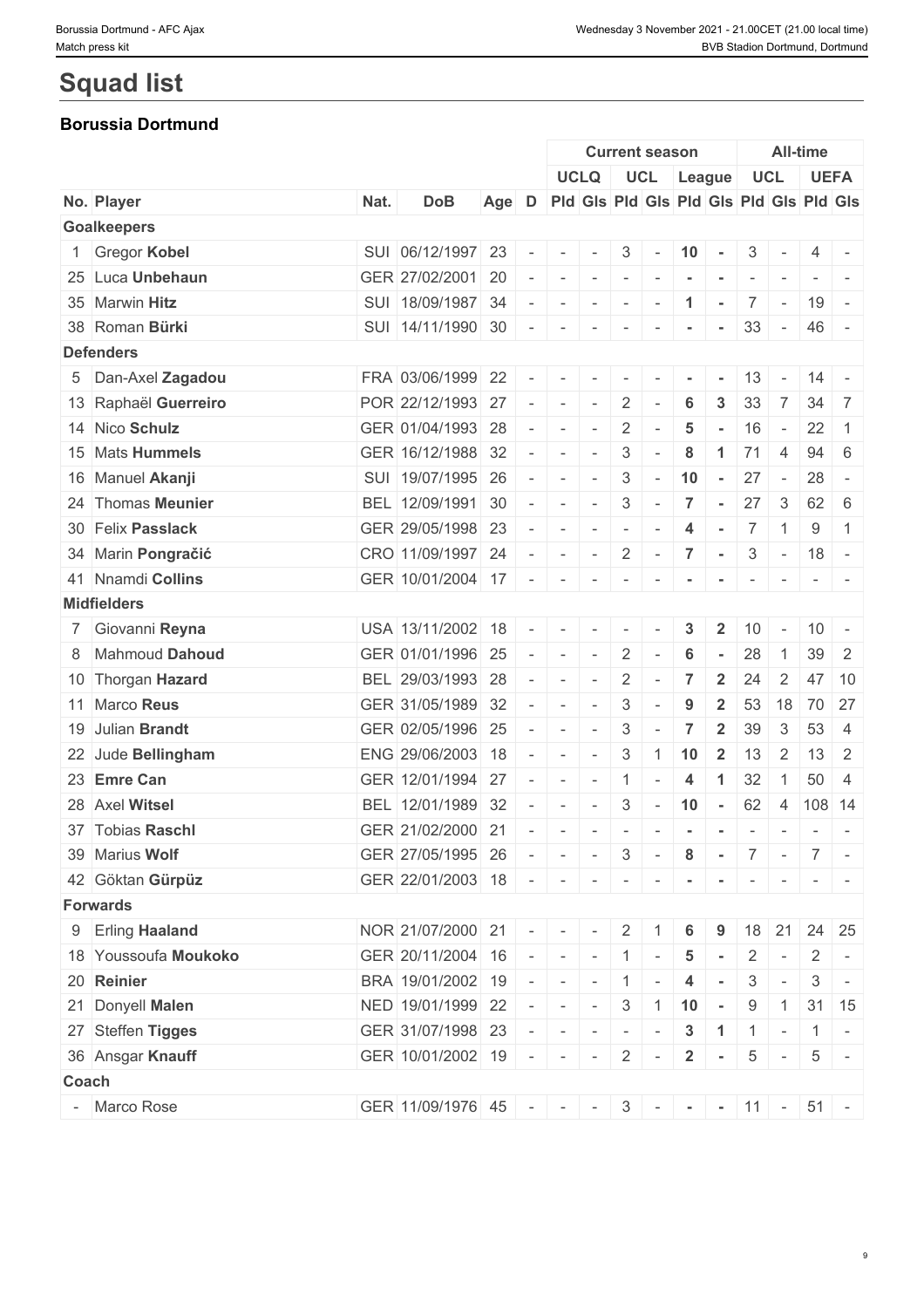#### Borussia Dortmund - AFC Ajax Wednesday 3 November 2021 - 21.00CET (21.00 local time) Match press kit **BVB Stadion Dortmund, Dortmund** BVB Stadion Dortmund, Dortmund

| <b>AFC Ajax</b>         |      |                   |       |                          |                                                                                     |                                                                                                 |                          |        |                                         |                |                          |                          |                                                                                   |                                                                                                              |
|-------------------------|------|-------------------|-------|--------------------------|-------------------------------------------------------------------------------------|-------------------------------------------------------------------------------------------------|--------------------------|--------|-----------------------------------------|----------------|--------------------------|--------------------------|-----------------------------------------------------------------------------------|--------------------------------------------------------------------------------------------------------------|
|                         |      |                   |       |                          |                                                                                     |                                                                                                 | <b>Current season</b>    |        |                                         |                |                          |                          | <b>All-time</b>                                                                   |                                                                                                              |
|                         |      |                   |       |                          |                                                                                     | <b>UCLQ</b>                                                                                     |                          |        | UCL League                              |                | <b>UCL</b>               |                          |                                                                                   | <b>UEFA</b>                                                                                                  |
| No. Player              | Nat. | <b>DoB</b>        | Age D |                          |                                                                                     |                                                                                                 |                          |        | Pid Gis Pid Gis Pid Gis Pid Gis Pid Gis |                |                          |                          |                                                                                   |                                                                                                              |
| <b>Goalkeepers</b>      |      |                   |       |                          |                                                                                     |                                                                                                 |                          |        |                                         |                |                          |                          |                                                                                   |                                                                                                              |
| 1 Maarten Stekelenburg  |      | NED 22/09/1982 39 |       | $\overline{\phantom{a}}$ | $\sim$                                                                              |                                                                                                 |                          |        | 3                                       |                | 17                       | $\sim$                   | 65                                                                                |                                                                                                              |
| 16 Jay Gorter           |      | NED 30/05/2000 21 |       | $\overline{\phantom{a}}$ | $\sim$                                                                              | $\sim$                                                                                          | $\sim$                   |        |                                         |                | $\overline{\phantom{a}}$ |                          |                                                                                   | $\frac{1}{2} \left( \frac{1}{2} \right) \left( \frac{1}{2} \right) = \frac{1}{2} \left( \frac{1}{2} \right)$ |
| 24 André Onana          |      | CMR 02/04/1996 25 |       | S                        | $\overline{\phantom{a}}$                                                            | $\sim$                                                                                          | $\sim$                   | $\sim$ |                                         | $\sim$         | 24                       | $\sim$                   | 53                                                                                | $\overline{a}$                                                                                               |
| 32 Remko Pasveer        |      | NED 08/11/1983 37 |       | $\overline{\phantom{a}}$ | $\sim$                                                                              | $\sim$                                                                                          | 3                        |        | 8                                       | $\sim$         | 4                        | $\sim$                   | $13 -$                                                                            |                                                                                                              |
| 51 Charlie Setford      |      | NED 11/05/2004 17 |       | $\overline{\phantom{a}}$ | $\sim$                                                                              | $\sim$                                                                                          | $\sim$                   |        |                                         |                | $\overline{\phantom{a}}$ | $\sim$                   | $\frac{1}{2} \left( \frac{1}{2} \right) \left( \frac{1}{2} \right) = \frac{1}{2}$ |                                                                                                              |
| 52 Calvin Raatsie       |      | NED 09/02/2002 19 |       | $\overline{\phantom{a}}$ | $\sim$                                                                              | $\sim$                                                                                          | $\sim$                   | $\sim$ | $\blacksquare$                          | $\sim$         | $\overline{\phantom{a}}$ | $\sim$                   |                                                                                   |                                                                                                              |
| <b>Defenders</b>        |      |                   |       |                          |                                                                                     |                                                                                                 |                          |        |                                         |                |                          |                          |                                                                                   |                                                                                                              |
| 3 Perr Schuurs          |      | NED 26/11/1999 21 |       | $\overline{\phantom{a}}$ | $\sim$                                                                              | $\sim$                                                                                          | $\overline{1}$           |        | 6                                       |                | 9                        |                          | $16 -$                                                                            |                                                                                                              |
| 5 Sean Klaiber          |      | SUR 31/07/1994 27 |       | $\overline{\phantom{a}}$ | $\mathcal{L}^{\mathcal{A}}(\mathcal{A})=\mathcal{L}^{\mathcal{A}}(\mathcal{A})$     | $\sim$                                                                                          | $\sim$                   | $\sim$ | $\sim$                                  | $\sim$         | 3                        | $\overline{\phantom{a}}$ | 14                                                                                | $\overline{1}$                                                                                               |
| 12 Noussair Mazraoui    |      | MAR 14/11/1997 23 |       | $\overline{\phantom{a}}$ | $\sim$                                                                              | $\sim$                                                                                          | 3                        | $\sim$ | 10                                      | $\overline{4}$ | 23                       | 3                        | $32 \mid 3$                                                                       |                                                                                                              |
| 15 Devyne Rensch        |      | NED 18/01/2003 18 |       | $\sim$                   | $\sim$                                                                              | $\sim$                                                                                          | $\overline{2}$           |        | 6                                       | $\sim$         | $\overline{2}$           |                          | $\overline{7}$                                                                    | $\sim$                                                                                                       |
| 17 Daley Blind          |      | NED 09/03/1990 31 |       | $\sim$                   | $\sim$                                                                              | $\sim$                                                                                          | 3                        | -1     | 11                                      | $\sim$         | 51                       | 2                        | 93 2                                                                              |                                                                                                              |
| 21 Lisandro Martínez    |      | ARG 28/01/1998 23 |       | $\overline{\phantom{a}}$ | $\sim$                                                                              | $\sim$                                                                                          | 3                        | $\sim$ | 10                                      | $\sim$         | 14                       | $\sim$                   | 26                                                                                | $\sim$                                                                                                       |
| 31 Nicolás Tagliafico   |      | ARG 31/08/1992 29 |       | $\overline{\phantom{a}}$ | $\sim$                                                                              | $\sim$                                                                                          | $\sim$                   |        | 6                                       | $\mathbf{1}$   | 22                       | 4                        | 37                                                                                | - 5                                                                                                          |
| 35 Youri Baas           |      | NED 17/03/2003 18 |       | $\overline{\phantom{a}}$ | $\sim$                                                                              | $\sim$                                                                                          | $\sim$                   | $\sim$ | $\blacksquare$                          | $\sim$         | $\overline{\phantom{a}}$ | $\sim$                   |                                                                                   |                                                                                                              |
| 41 Enric Llansana       |      | NED 12/04/2001 20 |       | $\overline{\phantom{a}}$ | $\sim$                                                                              | $\sim$                                                                                          | $\sim$                   | $\sim$ | $\blacksquare$                          | $\sim$         | $\sim$                   | $\sim$                   |                                                                                   | $\mathcal{L} = \{ \mathcal{L} \mid \mathcal{L} = \mathcal{L} \}$                                             |
| 43 Nordin Musampa       |      | NED 13/10/2001 20 |       | $\sim$                   | $\sim$                                                                              | $\sim$                                                                                          | $\sim$                   |        |                                         |                | $\overline{\phantom{a}}$ |                          | the control of                                                                    |                                                                                                              |
| 46 Anass Salah-Eddine   |      | NED 18/01/2002 19 |       | $\overline{\phantom{a}}$ | $\overline{\phantom{a}}$                                                            | $\overline{\phantom{a}}$                                                                        | $\overline{\phantom{a}}$ |        |                                         |                | $\overline{\phantom{a}}$ |                          | $\overline{\phantom{a}}$                                                          |                                                                                                              |
| 47 Steven van der Sloot |      | NED 06/07/2002 19 |       | $\overline{\phantom{a}}$ | $\sim$                                                                              | $\sim$                                                                                          | $\mathbf{r}$             | $\sim$ | $\blacksquare$                          | $\sim$         | $\overline{\phantom{a}}$ | $\sim$                   |                                                                                   | $ -$                                                                                                         |
| 48 Terrence Douglas     |      | NED 14/09/2001 20 |       |                          | $\sim$                                                                              | $\sim$                                                                                          | $\sim$                   |        |                                         | $\sim$         | $\overline{\phantom{a}}$ | $\sim$                   |                                                                                   | $-1 - -$                                                                                                     |
| 53 Liam Van Gelderen    |      | NED 23/03/2001 20 |       | $\overline{\phantom{a}}$ | $\overline{\phantom{a}}$                                                            |                                                                                                 | $\overline{\phantom{a}}$ |        |                                         |                |                          |                          | $\sim$                                                                            | $\sim$                                                                                                       |
| 54 Rio Hillen           |      | NED 05/03/2003 18 |       | $\overline{\phantom{a}}$ | $\sim$                                                                              | $\sim$                                                                                          | $\sim$                   | $\sim$ | $\sim$                                  | $\sim$         | $\overline{\phantom{a}}$ | $\sim$                   | $\sim$ 100 $\sim$ 100 $\sim$                                                      |                                                                                                              |
| 55 Gibson Yah           |      | NED 27/09/2003 18 |       |                          |                                                                                     | $     -$                                                                                        |                          | $\sim$ | $\sim$                                  | $\sim$         | $\sim$                   | $\sim$                   | $\sim$ $\sim$                                                                     | $\sim$                                                                                                       |
| <b>Midfielders</b>      |      |                   |       |                          |                                                                                     |                                                                                                 |                          |        |                                         |                |                          |                          |                                                                                   |                                                                                                              |
| 2 Jurriën Timber        |      | NED 17/06/2001 20 |       |                          | $\mathcal{F}$ $\mathcal{F}$ $\mathcal{F}$ $\mathcal{F}$ $\mathcal{F}$ $\mathcal{F}$ |                                                                                                 | $3 -$                    |        | $10$ 1                                  |                | $\overline{4}$           |                          | 9                                                                                 | $\sim$                                                                                                       |
| 4 Edson Álvarez         |      | MEX 24/10/1997 24 |       |                          |                                                                                     | $\sim$                                                                                          | 3                        | $\sim$ | 10                                      | $\overline{2}$ | 13                       | $\overline{1}$           | $21 \quad 2$                                                                      |                                                                                                              |
| 6 Davy Klaassen         |      | NED 21/02/1993 28 |       | $\overline{\phantom{a}}$ | $\sim$                                                                              | $\sim$                                                                                          | $\overline{2}$           |        | 8                                       | $\overline{2}$ | 19                       | $\overline{2}$           |                                                                                   | 67 14                                                                                                        |
| 8 Ryan Gravenberch      |      | NED 16/05/2002 19 |       | $\sim$                   | $\sim$                                                                              | $\sim$                                                                                          | 3                        | $\sim$ | 11                                      | $\overline{1}$ | 9                        | $\overline{1}$           | 15                                                                                | $\overline{1}$                                                                                               |
| 19 Zakaria Labyad       |      | MAR 09/03/1993 28 |       | $\overline{\phantom{a}}$ | $\mathbf{r}$                                                                        | $\sim$                                                                                          | $\sim$                   |        | $\blacktriangleleft$                    | $\sim$         | $\overline{7}$           | $\sim$                   | $34 \overline{\smash{\big)}\ 7}$                                                  |                                                                                                              |
| 20 Mohammed Kudus       |      | GHA 02/08/2000 21 |       | $\overline{\phantom{a}}$ | $\sim$                                                                              | $\sim$                                                                                          | $\sim$                   |        | $\overline{4}$                          | $\mathbf{1}$   | $\overline{1}$           | $\sim$                   | 6                                                                                 | $\sim$                                                                                                       |
| 25 Kenneth Taylor       |      | NED 16/05/2002 19 |       | $\overline{\phantom{a}}$ |                                                                                     | $\sim$                                                                                          | $\overline{1}$           |        | $\mathbf{3}$                            | $\sim$         | $\mathbf{1}$             |                          | $\mathbf{1}$                                                                      |                                                                                                              |
| 26 Victor Jensen        |      | DEN 08/02/2000 21 |       |                          | $\sim$                                                                              |                                                                                                 |                          |        |                                         |                |                          | $\overline{\phantom{a}}$ |                                                                                   |                                                                                                              |
| 36 Giovanni             |      |                   |       |                          | $\sim$                                                                              | $\sim$                                                                                          | $\sim$                   |        |                                         | $\sim$         | $\sim$                   |                          | $\sim$ 100 $\sim$ 100 $\sim$                                                      |                                                                                                              |
| 37 Naci Ünüvar          |      | BRA 31/01/2002 19 |       |                          | $\sim$                                                                              | $\sim$                                                                                          | $\sim$                   |        |                                         |                | $\sim$                   | $\sim$                   | $\frac{1}{2} \left( \frac{1}{2} \right) \left( \frac{1}{2} \right) = \frac{1}{2}$ |                                                                                                              |
|                         |      | NED 13/06/2003 18 |       |                          | $\overline{\phantom{a}}$                                                            |                                                                                                 |                          |        |                                         |                |                          |                          |                                                                                   |                                                                                                              |
| 38 Kristian Hlynsson    |      | ISL 23/01/2004 17 |       | $\overline{\phantom{a}}$ | $\sim$                                                                              | $\sim$                                                                                          | $\sim$                   |        |                                         | $\sim$         |                          |                          | $-1$                                                                              |                                                                                                              |
| 44 Youri Regeer         |      | NED 18/08/2003 18 |       |                          |                                                                                     | $\sim$                                                                                          | $\sim$                   |        |                                         |                | $\sim$                   | $\overline{\phantom{a}}$ |                                                                                   | $\mathcal{L} = \{ \mathcal{L} \mid \mathcal{L} = \mathcal{L} \}$                                             |
| 45 Donny Warmerdam      |      | NED 02/01/2002 19 |       |                          | $\sim$                                                                              |                                                                                                 |                          |        |                                         |                |                          |                          |                                                                                   |                                                                                                              |
| 50 Kian Fitz-Jim        |      | NED 05/07/2003 18 |       | $\overline{\phantom{a}}$ | $\sim$                                                                              |                                                                                                 |                          |        |                                         |                |                          |                          |                                                                                   |                                                                                                              |
| <b>Forwards</b>         |      |                   |       |                          |                                                                                     |                                                                                                 |                          |        |                                         |                |                          |                          |                                                                                   |                                                                                                              |
| 7 David Neres           |      | BRA 03/03/1997 24 |       | $\overline{\phantom{a}}$ | $\sim$                                                                              | $\sim$                                                                                          | $\mathbf{3}$             | $\sim$ | 10                                      | $\mathbf{3}$   | 22                       | 3                        | 43 6                                                                              |                                                                                                              |
| 9 Danilo                |      | BRA 07/04/1999 22 |       |                          |                                                                                     | $\mathcal{A}^{\mathcal{A}}$ , and $\mathcal{A}^{\mathcal{A}}$ , and $\mathcal{A}^{\mathcal{A}}$ |                          | $\sim$ | 4                                       |                | $1 - -11$                |                          |                                                                                   |                                                                                                              |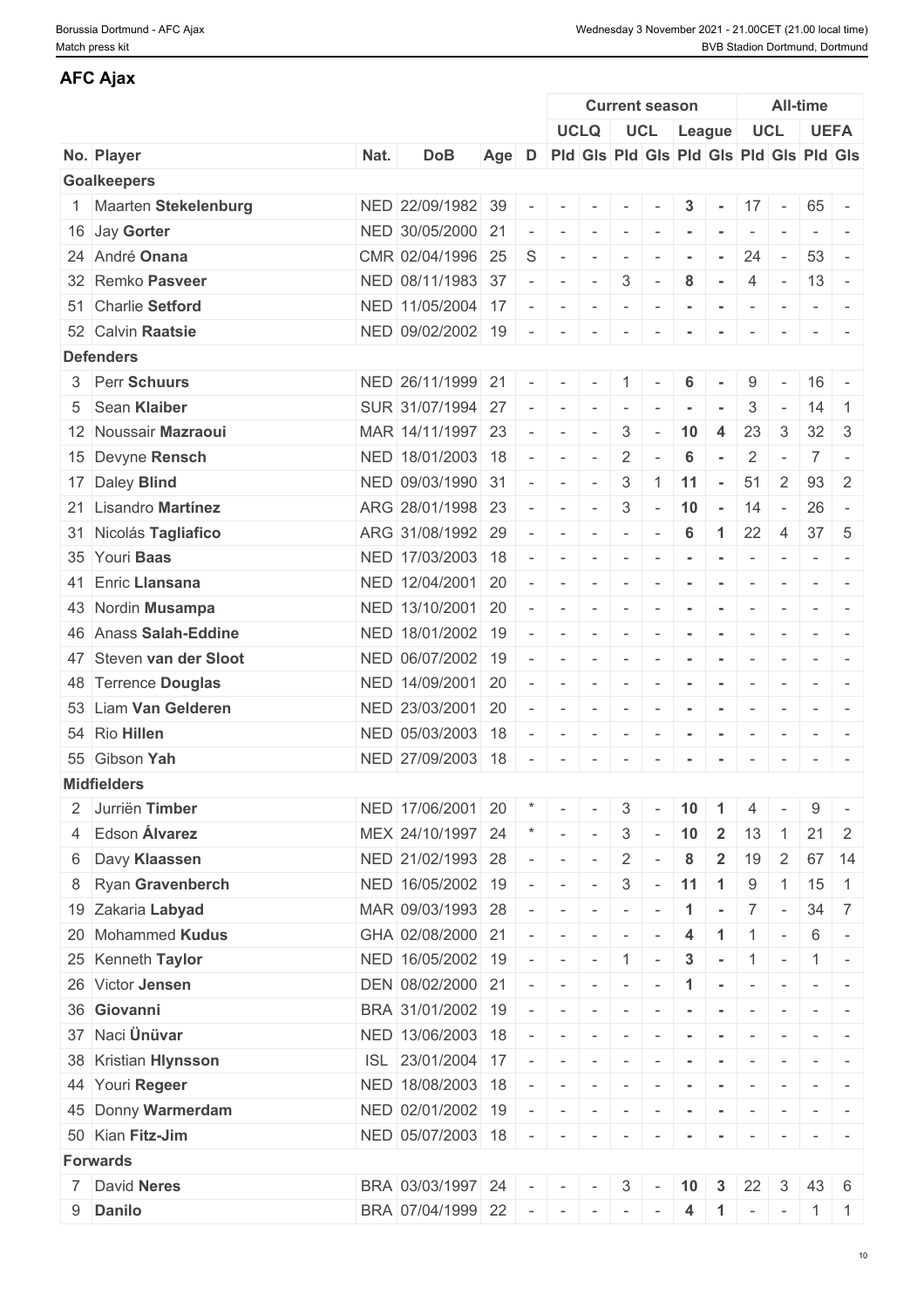| AFC Ajax                       |                     |  |             |                |                          |        |              |    |                       |                 |              |
|--------------------------------|---------------------|--|-------------|----------------|--------------------------|--------|--------------|----|-----------------------|-----------------|--------------|
|                                |                     |  |             |                | <b>Current season</b>    |        |              |    |                       | <b>All-time</b> |              |
|                                |                     |  | <b>UCLQ</b> |                | <b>UCL</b>               |        | League       |    | <b>UCL</b>            |                 | <b>UEFA</b>  |
| 10 Dušan Tadić                 | SRB 20/11/1988 32   |  |             | 3              | $\overline{\phantom{a}}$ | 11     | 5.           | 27 | 8                     |                 | 73 22        |
| 11 Antony                      | BRA 24/02/2000 21   |  | $\sim$      | 3              |                          | 8      | 3            |    | $\mathbf{2}^{\prime}$ |                 | $13 \mid 2$  |
| 22 Sébastien Haller            | CIV 22/06/1994 27   |  |             | 3 <sup>1</sup> | 6                        |        |              | 3  | 6                     |                 | $13 \mid 11$ |
| 23 Steven Berghuis             | NED   19/12/1991 29 |  | $\sim$      | 3 <sup>1</sup> | 2                        | 11     | $\mathbf{3}$ | 9  | 3                     | 43              |              |
| 30 Mohamed Daramy              | DEN 07/01/2002 19   |  |             |                |                          | 6      |              |    | $\sim$                | 15              | -3           |
| 39 Christian Rasmussen         | DEN 19/01/2003 18   |  |             |                |                          |        |              |    |                       |                 |              |
| 40 Sontje Hansen               | NED 18/05/2002 19   |  |             |                |                          |        |              |    |                       |                 |              |
| 42 Ar'Jany Martha              | NED 04/09/2003 18   |  |             |                |                          |        |              |    |                       |                 |              |
| 49 Max De Waal                 | NED 10/01/2002 19   |  |             |                |                          |        |              |    |                       |                 |              |
| 56 Amourrichio Van Axel Dongen | NED 29/09/2004 17   |  |             |                |                          |        |              |    |                       |                 |              |
| Coach                          |                     |  |             |                |                          |        |              |    |                       |                 |              |
| - Erik ten Hag                 | NED 02/02/1970 51   |  |             | 3 <sup>1</sup> | $\sim$                   | $\sim$ | $\sim$       |    | $27 -$                |                 | $51 -$       |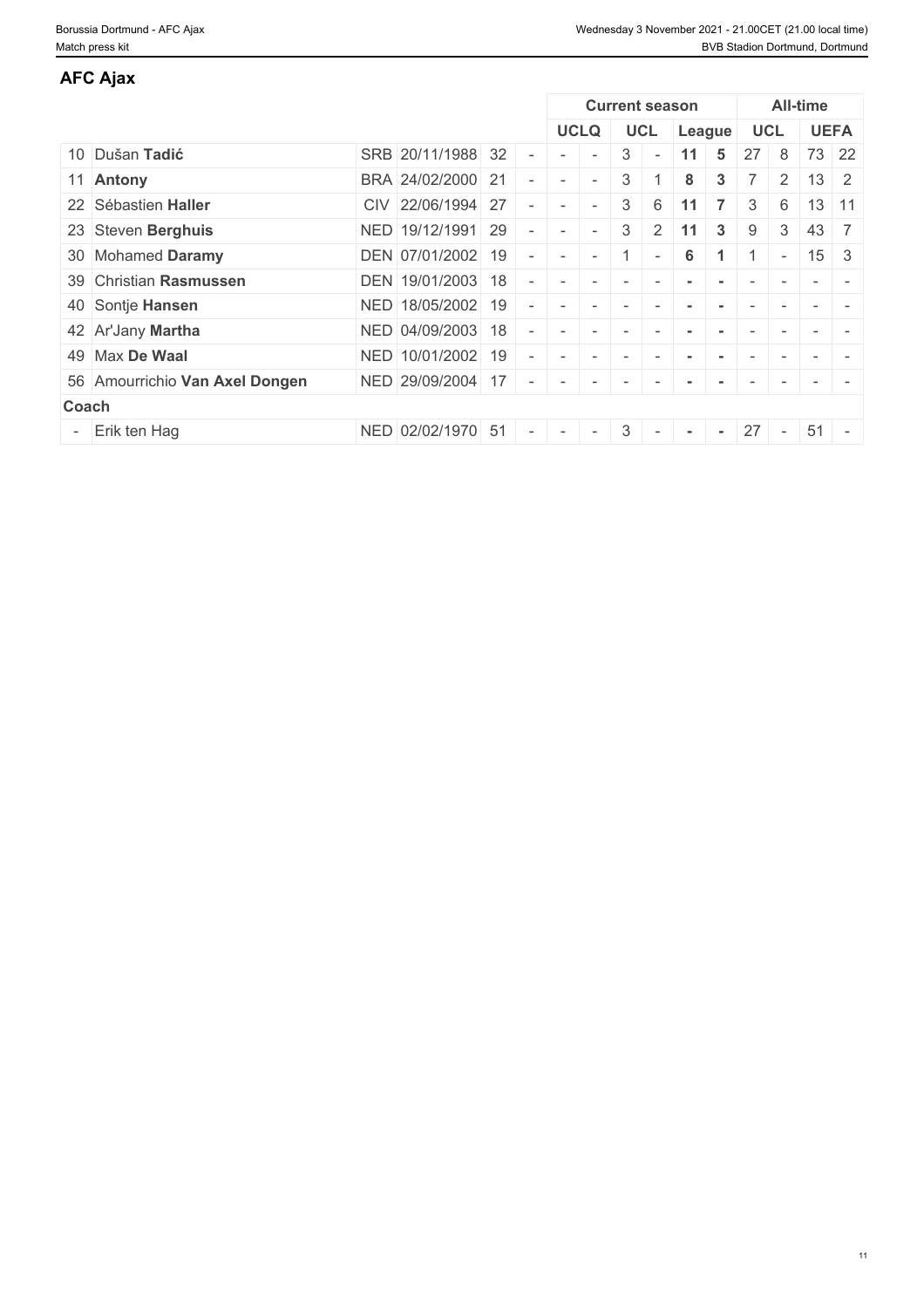# **Match officials**

| <b>Referee</b>                           | Michael Oliver (ENG)                   |  |
|------------------------------------------|----------------------------------------|--|
| <b>Assistant referees</b>                | Stuart Burt (ENG), Simon Bennett (ENG) |  |
| <b>Video Assistant Referee</b>           | Stuart Attwell (ENG)                   |  |
| <b>Assistant Video Assistant Referee</b> | Tomasz Kwiatkowski (POL)               |  |
| <b>Fourth official</b>                   | Darren England (ENG)                   |  |
| <b>UEFA Delegate</b>                     | Steen Dahrup (DEN)                     |  |
| <b>UEFA Referee observer</b>             | Tomasz Mikulski (POL)                  |  |

### **Referee**

| Date of birth<br><b>Name</b> | <b>UEFA</b><br><b>Champions</b><br><b>UEFA matches</b><br>League<br>matches |
|------------------------------|-----------------------------------------------------------------------------|
| 20/02/1985<br>Michael Oliver | 26<br>O <sub>1</sub><br>$\circ$                                             |

### **Michael Oliver**

**Referee since:** 1999 **First division:** 2010 **FIFA badge:** 2012

**Tournaments:** UEFA EURO 2020, 2019 FIFA U-20 World Cup, 2015 FIFA U-20 World Cup, 2013 UEFA European Under-19 Championship

### **Finals**

2015 FIFA U-20 World Cup

### **UEFA Champions League matches involving teams from the two countries involved in this match**

| <b>Date</b> | <b>Competition</b> | <b>Stage</b><br>reached |                                         | <b>Home Away</b>                          | <b>Result</b> | <b>Venue</b> |
|-------------|--------------------|-------------------------|-----------------------------------------|-------------------------------------------|---------------|--------------|
| 13/09/2017  | <b>UCL</b>         | GS                      |                                         | RB Leipzig AS Monaco FC                   | $1 - 1$       | Leipzig      |
| 06/12/2017  | <b>UCL</b>         | GS                      |                                         | Feyenoord SSC Napoli                      | $2 - 1$       | Rotterdam    |
| 14/03/2018  | <b>UCL</b>         | R <sub>16</sub>         |                                         | Beşiktaş JK FC Bayern München             | $1 - 3$       | Istanbul     |
| 27/11/2018  | <b>UCL</b>         | GS                      | AEK Athens FC AFC Ajax                  |                                           | $0 - 2$       | Athens       |
| 26/11/2019  | <b>UCL</b>         | GS                      | FC Lokomotiv Moskva Bayer 04 Leverkusen |                                           | $0 - 2$       | Moscow       |
| 21/10/2020  | <b>UCL</b>         | GS                      |                                         | FC Bayern München Club Atlético de Madrid | $4 - 0$       | Munich       |
| 14/09/2021  | <b>UCL</b>         | GS                      |                                         | FC Barcelona FC Bayern München            | $0 - 3$       | Barcelona    |

## **Other matches involving teams from either of the two countries involved in this match**

| <b>Date</b> | Competition | <b>Stage</b><br>reached | <b>Home Away</b>             | <b>Result</b> | <b>Venue</b>      |
|-------------|-------------|-------------------------|------------------------------|---------------|-------------------|
| 09/08/2012  | UEL         | 3QR                     | Vitesse FC Anji              | $0 - 2$       | Arnhem            |
| 23/07/2013  | U19         | GS-FT                   | Netherlands Portugal         | 1-4           | Alytus            |
| 29/08/2013  | UEL         | PO                      | Feyenoord FC Kuban Krasnodar | $1 - 2$       | Rotterdam         |
| 12/12/2013  | UEL         | GS                      | PAOK FC AZ Alkmaar           | $2 - 2$       | Salonika          |
| 21/08/2014  | UEL         | PO                      | PEC Zwolle AC Sparta Praha   | $1-1$         | Zwolle            |
| 14/10/2014  | U21         | PO                      | Portugal Netherlands         | $5 - 4$       | Pacos de Ferreira |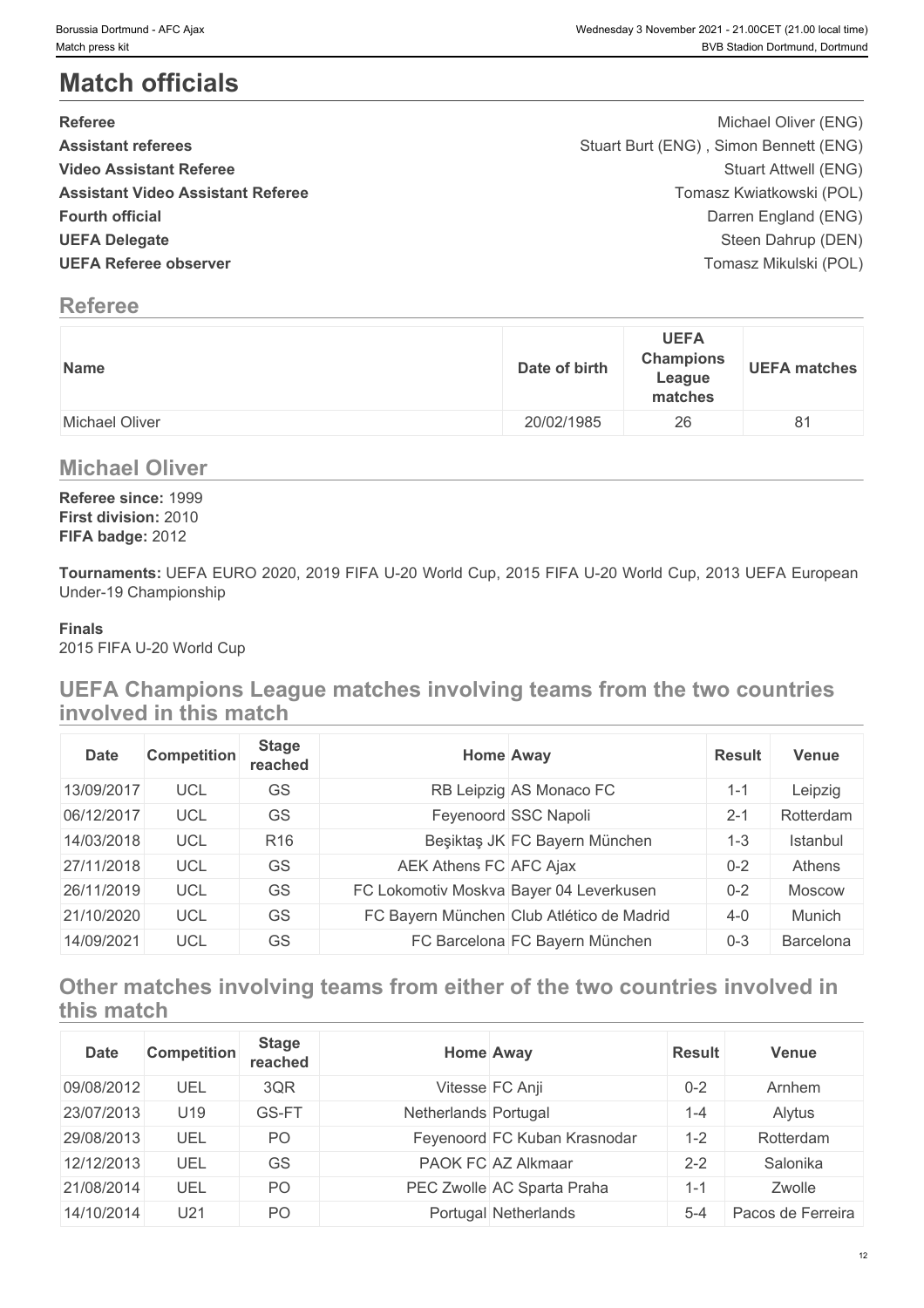| <b>Date</b> | <b>Competition</b> | <b>Stage</b><br>reached | <b>Home Away</b>                          | <b>Result</b> | <b>Venue</b>   |
|-------------|--------------------|-------------------------|-------------------------------------------|---------------|----------------|
| 25/03/2015  | FRIE.              | GS-FT                   | Germany Australia                         | $2 - 2$       | Kaiserslautern |
| 13/09/2017  | <b>UCL</b>         | GS                      | RB Leipzig AS Monaco FC                   | $1 - 1$       | Leipzig        |
| 07/10/2017  | <b>WC</b>          | QR                      | <b>Belarus Netherlands</b>                | $1 - 3$       | <b>Borisov</b> |
| 06/12/2017  | <b>UCL</b>         | GS                      | Feyenoord SSC Napoli                      | $2 - 1$       | Rotterdam      |
| 14/03/2018  | <b>UCL</b>         | R <sub>16</sub>         | Beşiktaş JK FC Bayern München             | $1 - 3$       | Istanbul       |
| 27/11/2018  | <b>UCL</b>         | <b>GS</b>               | AEK Athens FC AFC Ajax                    | $0 - 2$       | Athens         |
| 26/11/2019  | <b>UCL</b>         | GS                      | FC Lokomotiv Moskva Bayer 04 Leverkusen   | $0 - 2$       | Moscow         |
| 06/09/2020  | <b>UNL</b>         | GS-FT                   | Switzerland Germany                       | $1 - 1$       | Basel          |
| 21/10/2020  | <b>UCL</b>         | GS                      | FC Bayern München Club Atlético de Madrid | $4 - 0$       | Munich         |
| 24/03/2021  | <b>WC</b>          | QR                      | <b>Turkey Netherlands</b>                 | $4 - 2$       | Istanbul       |
| 14/09/2021  | <b>UCL</b>         | GS                      | FC Barcelona FC Bayern München            | $0 - 3$       | Barcelona      |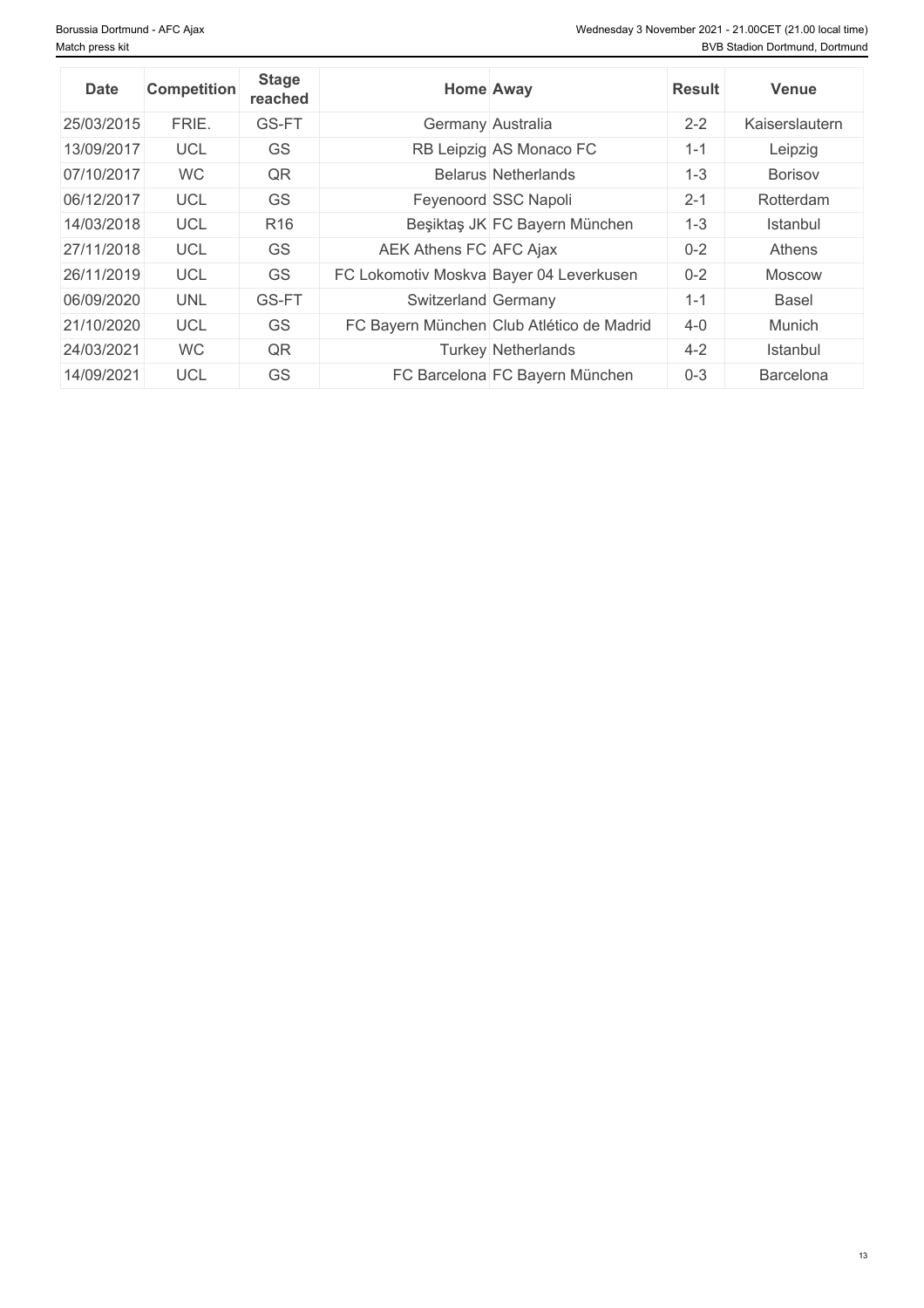# **Fixtures and results**

### **Borussia Dortmund**

| <b>Date</b>       | <b>Competition Opponent</b> |                                            | <b>Result</b> |         | Goalscorers                                            |
|-------------------|-----------------------------|--------------------------------------------|---------------|---------|--------------------------------------------------------|
| 07/08/2021 Cup    |                             | SV Wehen Wiesbaden (A)                     | W             |         | 3-0 Haaland 26, 31 (P), 51                             |
| 14/08/2021 League |                             | Eintracht Frankfurt (H)                    | W             |         | 5-2 Reus 23, T. Hazard 32, Haaland 34, 70,<br>Reyna 58 |
| 21/08/2021 League |                             | SC Freiburg (A)                            | L             |         | 1-2 Keitel 59 (og)                                     |
| 27/08/2021 League |                             | TSG 1899 Hoffenheim (H)                    | W             |         | 3-2 Reyna 49, Bellingham 69, Haaland 90+1              |
| 11/09/2021 League |                             | Bayer 04 Leverkusen (A)                    | W             |         | 4-3 Haaland 37, 77 (P), Brandt 49, Guerreiro 71        |
| 15/09/2021 UCL    |                             | Beşiktaş JK (A)                            | W             |         | 2-1 Bellingham 20, Haaland 45+3                        |
| 19/09/2021 League |                             | 1. FC Union Berlin (H)                     | W             |         | 4-2 Guerreiro 10, Haaland 24, 83, Friedrich 52<br>(og) |
| 25/09/2021 League |                             | <b>VfL Borussia</b><br>Mönchengladbach (A) |               | $0 - 1$ |                                                        |
| 28/09/2021 UCL    |                             | Sporting Clube de Portugal<br>(H)          | W             |         | 1-0 Malen 37                                           |
| 02/10/2021 League |                             | FC Augsburg (H)                            | W             |         | 2-1 Guerreiro 10 (P), Brandt 51                        |
| 16/10/2021 League |                             | 1. FSV Mainz 05 $(H)$                      | W             |         | 3-1 Reus 3, Haaland 54 (P), 90+4                       |
| 19/10/2021 UCL    |                             | AFC Ajax (A)                               |               | $0 - 4$ |                                                        |
| 23/10/2021 League |                             | <b>DSC Arminia Bielefeld (A)</b>           | W             |         | 3-1 Emre Can 31 (P), Hummels 45, Bellingham<br>72      |
| 26/10/2021 Cup    |                             | FC Ingolstadt 04 (H)                       | W             |         | 2-0 T. Hazard 72, 81                                   |
| 30/10/2021 League |                             | 1. FC Köln (H)                             | W             |         | 2-0 $\vert$ T. Hazard 40, Tigges 63                    |
| 03/11/2021 UCL    |                             | AFC Ajax (H)                               |               |         |                                                        |
| 06/11/2021 League |                             | RB Leipzig (A)                             |               |         |                                                        |
| 20/11/2021 League |                             | VfB Stuttgart (H)                          |               |         |                                                        |
| 24/11/2021 UCL    |                             | Sporting Clube de Portugal<br>(A)          |               |         |                                                        |
| 27/11/2021 League |                             | VfL Wolfsburg (A)                          |               |         |                                                        |
| 04/12/2021 League |                             | FC Bayern München (H)                      |               |         |                                                        |
| 07/12/2021 UCL    |                             | Beşiktaş JK (H)                            |               |         |                                                        |
| 11/12/2021 League |                             | VfL Bochum 1848 (A)                        |               |         |                                                        |
| 15/12/2021 League |                             | SpVgg Greuther Fürth (H)                   |               |         |                                                        |
| 18/12/2021 League |                             | Hertha BSC Berlin (A)                      |               |         |                                                        |
| 08/01/2022 League |                             | Eintracht Frankfurt (A)                    |               |         |                                                        |
| 15/01/2022 League |                             | SC Freiburg (H)                            |               |         |                                                        |
| 22/01/2022 League |                             | TSG 1899 Hoffenheim (A)                    |               |         |                                                        |
| 05/02/2022 League |                             | Bayer 04 Leverkusen (H)                    |               |         |                                                        |
| 12/02/2022 League |                             | 1. FC Union Berlin (A)                     |               |         |                                                        |
| 19/02/2022 League |                             | <b>VfL Borussia</b><br>Mönchengladbach (H) |               |         |                                                        |
| 26/02/2022 League |                             | FC Augsburg (A)                            |               |         |                                                        |
| 05/03/2022 League |                             | 1. FSV Mainz 05 (A)                        |               |         |                                                        |
| 12/03/2022 League |                             | <b>DSC Arminia Bielefeld (H)</b>           |               |         |                                                        |
| 19/03/2022 League |                             | 1. FC Köln (A)                             |               |         |                                                        |
| 02/04/2022 League |                             | RB Leipzig (H)                             |               |         |                                                        |
| 09/04/2022 League |                             |                                            |               |         |                                                        |
|                   |                             | VfB Stuttgart (A)                          |               |         |                                                        |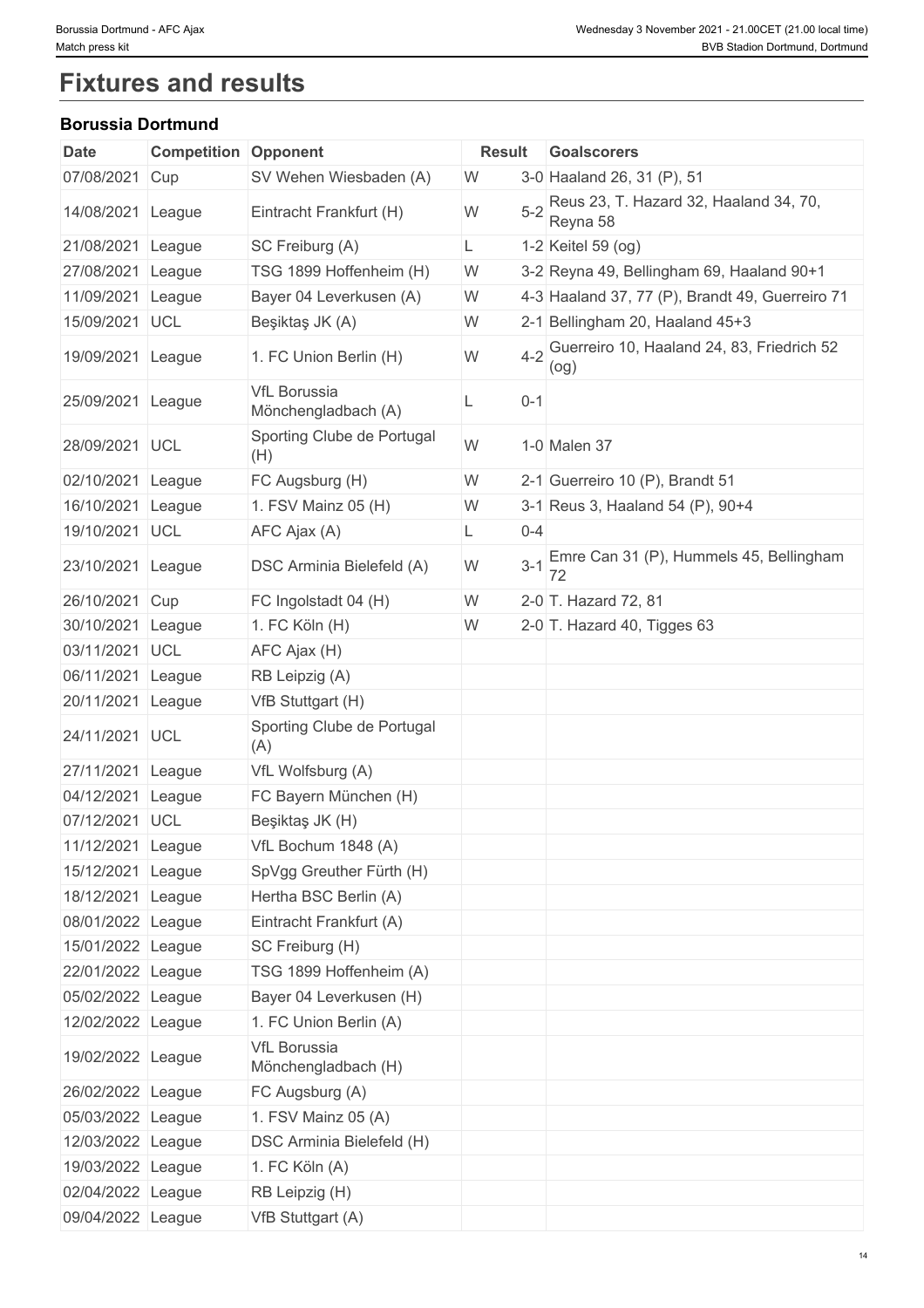### **Borussia Dortmund**

| 16/04/2022 League | VfL Wolfsburg (H)        |  |
|-------------------|--------------------------|--|
| 23/04/2022 League | FC Bayern München (A)    |  |
| 30/04/2022 League | VfL Bochum 1848 (H)      |  |
| 07/05/2022 League | SpVgg Greuther Fürth (A) |  |
| 14/05/2022 League | Hertha BSC Berlin (H)    |  |

|                                                                                                                                                                                                                                                                                                                                                                                                                                        |                | D                                                                                             |                          |                |                       |                                                                                                                                                |
|----------------------------------------------------------------------------------------------------------------------------------------------------------------------------------------------------------------------------------------------------------------------------------------------------------------------------------------------------------------------------------------------------------------------------------------|----------------|-----------------------------------------------------------------------------------------------|--------------------------|----------------|-----------------------|------------------------------------------------------------------------------------------------------------------------------------------------|
|                                                                                                                                                                                                                                                                                                                                                                                                                                        |                |                                                                                               |                          |                | $10 \mid 25$          |                                                                                                                                                |
|                                                                                                                                                                                                                                                                                                                                                                                                                                        |                | $\bf{0}$                                                                                      | $\overline{2}$           |                |                       | $15$ 24                                                                                                                                        |
|                                                                                                                                                                                                                                                                                                                                                                                                                                        |                | $\overline{4}$                                                                                | $\Omega$                 |                |                       | $7 \quad 22$                                                                                                                                   |
| 10 <sup>°</sup>                                                                                                                                                                                                                                                                                                                                                                                                                        | 5              | 2                                                                                             | 3                        |                |                       | 16 17                                                                                                                                          |
| 10                                                                                                                                                                                                                                                                                                                                                                                                                                     |                |                                                                                               | 4                        |                |                       |                                                                                                                                                |
|                                                                                                                                                                                                                                                                                                                                                                                                                                        |                | 4                                                                                             |                          |                |                       |                                                                                                                                                |
|                                                                                                                                                                                                                                                                                                                                                                                                                                        |                |                                                                                               | $\overline{4}$           |                |                       |                                                                                                                                                |
| 10                                                                                                                                                                                                                                                                                                                                                                                                                                     |                | $\mathbf{3}$                                                                                  |                          |                |                       |                                                                                                                                                |
| 10 <sup>1</sup>                                                                                                                                                                                                                                                                                                                                                                                                                        | $\overline{4}$ | $\overline{2}$                                                                                | $\overline{4}$           |                | 15 14                 |                                                                                                                                                |
| 10 <sup>1</sup>                                                                                                                                                                                                                                                                                                                                                                                                                        | $\overline{4}$ | 2                                                                                             | $\overline{4}$           |                |                       |                                                                                                                                                |
| 10                                                                                                                                                                                                                                                                                                                                                                                                                                     | $\mathbf{3}$   | 4                                                                                             | 3                        |                |                       |                                                                                                                                                |
| 10                                                                                                                                                                                                                                                                                                                                                                                                                                     | $\overline{4}$ | $\overline{0}$                                                                                | 6                        |                | 23 12                 |                                                                                                                                                |
| 10 <sup>°</sup>                                                                                                                                                                                                                                                                                                                                                                                                                        | 2              | $\overline{4}$                                                                                | $\overline{4}$           |                |                       | $19$ 10                                                                                                                                        |
| 10 <sup>°</sup>                                                                                                                                                                                                                                                                                                                                                                                                                        | 3              |                                                                                               | 6                        | 8              |                       | $18$ 10                                                                                                                                        |
| 10                                                                                                                                                                                                                                                                                                                                                                                                                                     | $\overline{1}$ | 6                                                                                             | 3                        |                | $15 \quad 9$          |                                                                                                                                                |
| 10                                                                                                                                                                                                                                                                                                                                                                                                                                     | $\overline{2}$ | 3                                                                                             | 5                        | 9              | 19 9                  |                                                                                                                                                |
| 10                                                                                                                                                                                                                                                                                                                                                                                                                                     | $\overline{0}$ | 5                                                                                             | 5                        | 6              | $16 \quad 5$          |                                                                                                                                                |
| 10                                                                                                                                                                                                                                                                                                                                                                                                                                     |                |                                                                                               | 9                        | $\overline{7}$ | $27 \quad 1$          |                                                                                                                                                |
| Pos. Clubs<br>1 FC Bayern München<br>2 Borussia Dortmund<br>3 SC Freiburg<br>4 Bayer 04 Leverkusen<br>5 1. FSV Mainz 05<br>6 1. FC Union Berlin<br>7 VfL Wolfsburg<br>8 RB Leipzig<br>9   TSG 1899 Hoffenheim<br>10 VfL Borussia Mönchengladbach<br>11 1. FC Köln<br>12 Hertha BSC Berlin<br>13 VfB Stuttgart<br>14 VfL Bochum 1848<br>15 Eintracht Frankfurt<br>16 FC Augsburg<br>17 DSC Arminia Bielefeld<br>18 SpVgg Greuther Fürth | 10             | P W<br>$10 \quad 8$<br>8<br>$10 \quad 6$<br>$10 \mid 4 \mid$<br>$10 \mid 5$<br>$\overline{4}$ | $5 -$<br>$0 \mid 1 \mid$ |                | 27<br>17<br> 11<br>10 | L GF GA Pts<br>38<br>23<br>$14$ 10 16<br>2   15   15   16<br>$11$ 12 16<br>$3 \mid 21 \mid 10 \mid 15$<br>19<br>$12$ 13 14<br>$15$ 18 13<br>15 |

### **AFC Ajax**

| <b>Date</b>    | <b>Competition Opponent</b> |                                   | Result     | Goalscorers                                                                                               |
|----------------|-----------------------------|-----------------------------------|------------|-----------------------------------------------------------------------------------------------------------|
| 14/08/2021     | League                      | NEC Nijmegen (H)                  | $5-0$<br>W | Haller 6, Mazraoui 10, van Rooij 14 (og),<br>Tadić 20, 39                                                 |
| 22/08/2021     | League                      | FC Twente (A)                     | D          | 1-1 Haller 52                                                                                             |
| 29/08/2021     | League                      | Vitesse (H)                       | $5-0$<br>W | dos Santos 5, Álvarez 31, Gravenberch 43,<br>Hájek 60 (og), Klaassen 67                                   |
| 11/09/2021     | League                      | PEC Zwolle (A)                    | W          | 2-0 Haller 29, 67                                                                                         |
| 15/09/2021 UCL |                             | Sporting Clube de Portugal<br>(A) | W          | 5-1 Haller 2, 9, 51, 63, Berghuis 39                                                                      |
| 18/09/2021     | League                      | SC Cambuur (H)                    | W          | J. Timber 16, Berghuis 19, Mazraoui 29,<br>9-0 Neres 38, 84, Tadić 60, Daramy 64, Haller<br>67, Danilo 76 |
| 21/09/2021     | League                      | SC Fortuna Sittard (A)            | $5-0$<br>W | Berghuis 11, Mazraoui 27, Tadić 38, Kudus<br>72, Tagliafico 77                                            |
| 25/09/2021     | League                      | FC Groningen (H)                  | W          | 3-0 Álvarez 40, dos Santos 57, Mazraoui 81                                                                |
| 28/09/2021     | <b>UCL</b>                  | Beşiktaş JK (H)                   | W          | 2-0 Berghuis 17, Haller 43                                                                                |
| 03/10/2021     | League                      | FC Utrecht (H)                    | $0 - 1$    |                                                                                                           |
| 16/10/2021     | League                      | sc Heerenveen (A)                 | W          | 2-0 Haller 24, Neres 75                                                                                   |
| 19/10/2021 UCL |                             | Borussia Dortmund (H)             | W          | 4-0 Reus 11 (og), Blind 25, Antony 57, Haller 72                                                          |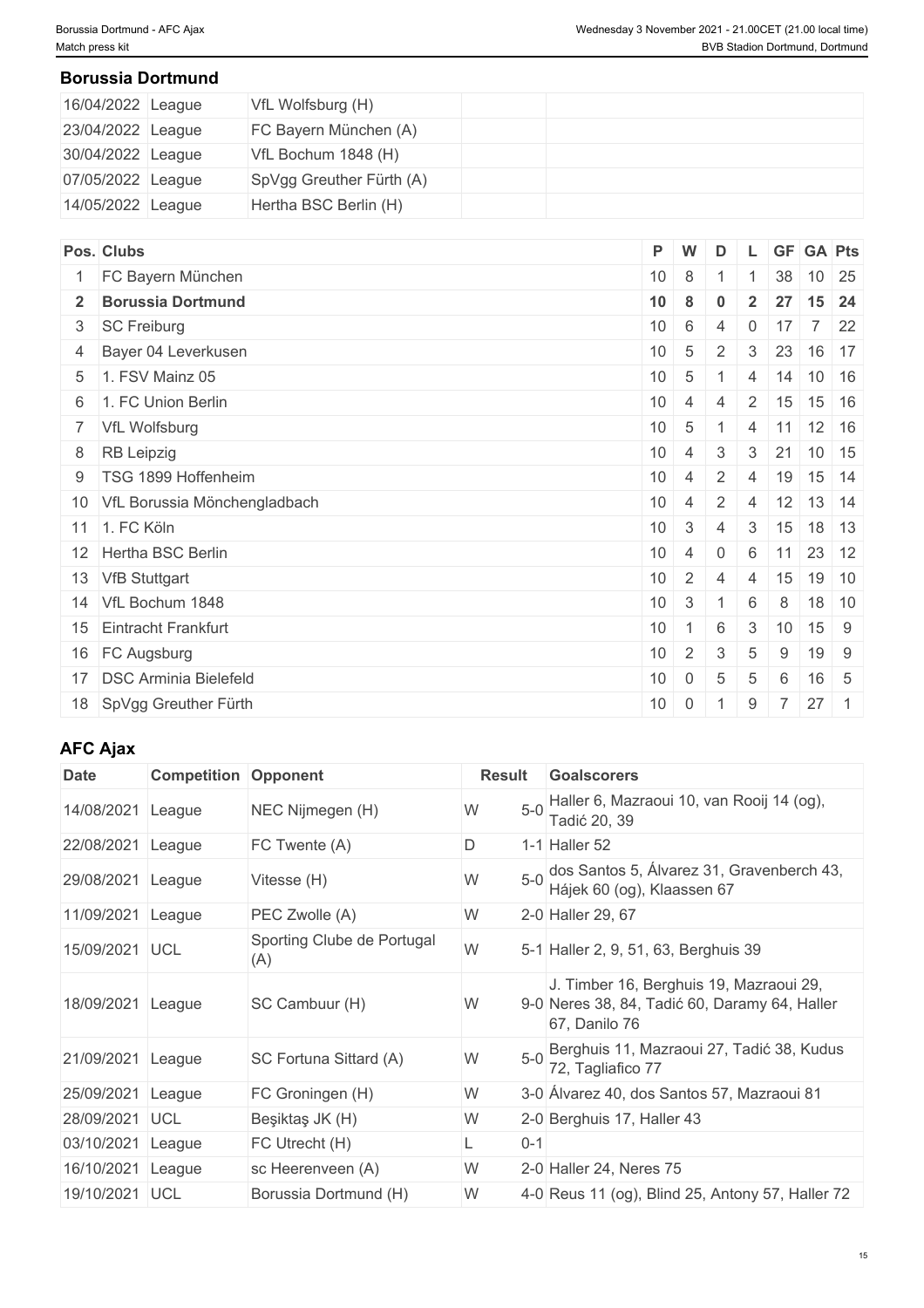### **AFC Ajax**

| 24/10/2021 League | PSV Eindhoven (H)                 | W | $5-0$ |
|-------------------|-----------------------------------|---|-------|
| 30/10/2021 League | Heracles Almelo (A)               | D | $0-0$ |
| 03/11/2021 UCL    | Borussia Dortmund (A)             |   |       |
| 07/11/2021 League | Go Ahead Eagles (H)               |   |       |
| 21/11/2021 League | RKC Waalwijk (A)                  |   |       |
| 24/11/2021 UCL    | Beşiktaş JK (A)                   |   |       |
| 28/11/2021 League | Sparta Rotterdam (A)              |   |       |
| 02/12/2021 League | Willem II (H)                     |   |       |
| 07/12/2021 UCL    | Sporting Clube de Portugal<br>(H) |   |       |
| 12/12/2021 League | AZ Alkmaar (H)                    |   |       |
| 19/12/2021 League | Feyenoord (A)                     |   |       |
| 22/12/2021 League | SC Fortuna Sittard (H)            |   |       |
| 16/01/2022 League | FC Utrecht (A)                    |   |       |
| 23/01/2022 League | PSV Eindhoven (A)                 |   |       |
| 06/02/2022 League | Heracles Almelo (H)               |   |       |
| 13/02/2022 League | FC Twente (H)                     |   |       |
| 20/02/2022 League | Willem II (A)                     |   |       |
| 27/02/2022 League | Go Ahead Eagles (A)               |   |       |
| 06/03/2022 League | RKC Waalwijk (H)                  |   |       |
| 13/03/2022 League | SC Cambuur (A)                    |   |       |
| 20/03/2022 League | Feyenoord (H)                     |   |       |
| 03/04/2022 League | FC Groningen (A)                  |   |       |
| 10/04/2022 League | Sparta Rotterdam (H)              |   |       |
| 24/04/2022 League | NEC Nijmegen (A)                  |   |       |
| 01/05/2022 League | PEC Zwolle (H)                    |   |       |
| 08/05/2022 League | AZ Alkmaar (A)                    |   |       |
| 11/05/2022 League | sc Heerenveen (H)                 |   |       |
| 15/05/2022 League | Vitesse (A)                       |   |       |
|                   |                                   |   |       |

| Pos. Clubs         | P W |                                | D        |                 |            | L GF GA Pts                                       |
|--------------------|-----|--------------------------------|----------|-----------------|------------|---------------------------------------------------|
| 1 AFC Ajax         |     |                                |          |                 |            | $11 \mid 8 \mid 2 \mid 1 \mid 37 \mid 2 \mid 26$  |
| 2 PSV Eindhoven    |     |                                |          |                 |            | $11 \mid 8 \mid 0 \mid 3 \mid 27 \mid 19 \mid 24$ |
| 3 FC Utrecht       |     |                                |          |                 |            | $11 \mid 7 \mid 2 \mid 2 \mid 26 \mid 12 \mid 23$ |
| 4 Feyenoord        |     |                                |          |                 |            | $10 \mid 7 \mid 1 \mid 2 \mid 26 \mid 13 \mid 22$ |
| 5 Vitesse          |     |                                |          |                 |            | $11 \mid 6 \mid 1 \mid 4 \mid 12 \mid 18 \mid 19$ |
| 6 Willem II        |     |                                |          |                 |            | $11 \mid 5 \mid 3 \mid 3 \mid 15 \mid 17 \mid 18$ |
| 7 NEC Nijmegen     |     |                                |          |                 |            | $11 \mid 5 \mid 2 \mid 4 \mid 15 \mid 17 \mid 17$ |
| 8 Go Ahead Eagles  |     |                                |          |                 |            | $11 \mid 5 \mid 1 \mid 5 \mid 17 \mid 22 \mid 16$ |
| 9 AZ Alkmaar       |     | $10 \mid 5 \mid 0$             |          |                 |            | $5 \mid 22 \mid 17 \mid 15$                       |
| 10 FC Twente       |     | $11 \mid 4 \mid 3 \mid 4 \mid$ |          |                 |            | $18$ 18 15                                        |
| 11 SC Cambuur      |     | $11 \quad 5$                   | $\Omega$ | - 6             |            | $19$ 25 15                                        |
| 12 sc Heerenveen   |     | $11 \mid 4 \mid 1$             |          | $6 \frac{1}{2}$ |            | $13$ 18 13                                        |
| 13 Heracles Almelo |     | $10 \mid 3 \mid 2 \mid$        |          | 5               | $\vert$ 11 | 15 11                                             |
| 14 RKC Waalwijk    |     | $11 \mid 2 \mid$               | 4        | 5               |            | $13 \mid 16 \mid 10$                              |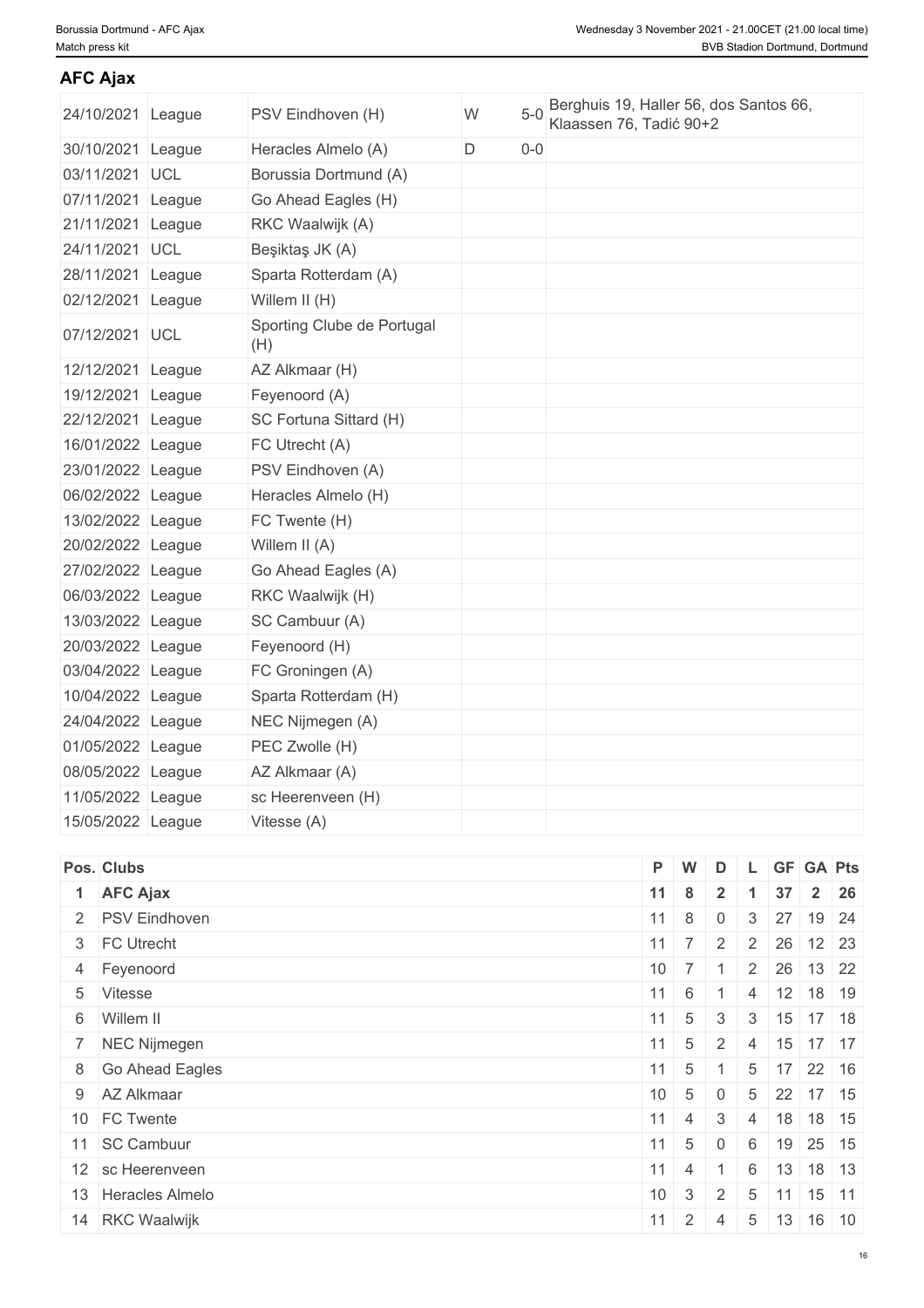| Pos. Clubs            |  |  | P W D L GF GA Pts              |  |
|-----------------------|--|--|--------------------------------|--|
| 15 FC Groningen       |  |  | 112245101301                   |  |
| 16 SC Fortuna Sittard |  |  | $10$   2   3   5   12   21   9 |  |
| 17 Sparta Rotterdam   |  |  | $11$ 1 4 6 8 19 7              |  |
| 18 PEC Zwolle         |  |  | $11$ 1 1 1 9 6 20 4            |  |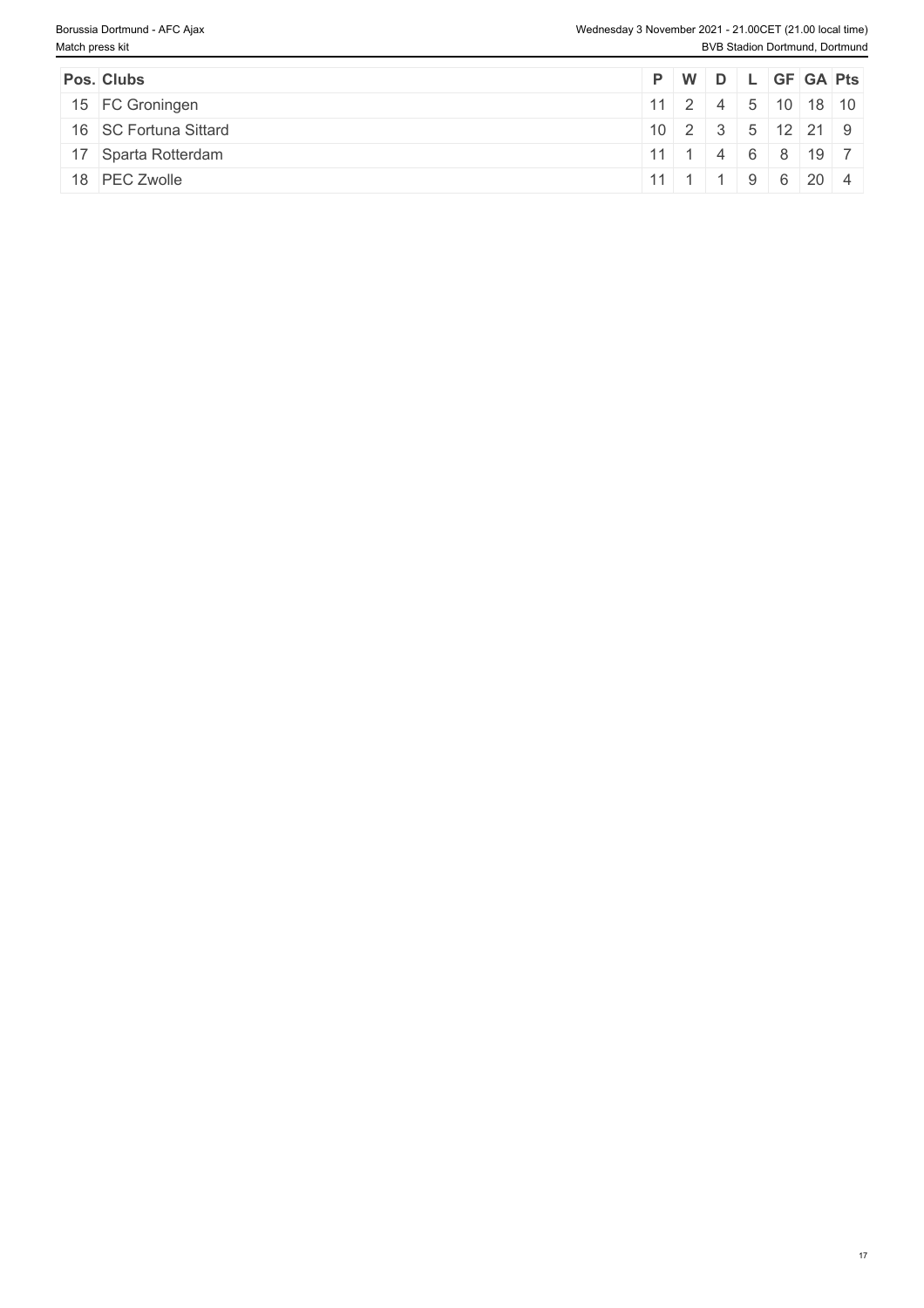# **Match-by-match lineups**

### **Borussia Dortmund**

### **UEFA Champions League - Group stage**

### **Group C**

| <b>Club</b>                | Pid W D L GF GA Pts |  |  |                                               |
|----------------------------|---------------------|--|--|-----------------------------------------------|
| <b>AFC Ajax</b>            |                     |  |  | 3   3   0   0   11   1   9                    |
| <b>Borussia Dortmund</b>   |                     |  |  | $3 \mid 2 \mid 0 \mid 1 \mid 3 \mid 5 \mid 6$ |
| Sporting Clube de Portugal | 3 1 0 2 5 7 3       |  |  |                                               |
| Beşiktaş JK                |                     |  |  | 3 0 0 3 2 8 0                                 |

### **Matchday 1** (15/09/2021)

#### **Beşiktaş JK 1-2 Borussia Dortmund**

**Goals:** 0-1 Bellingham 20, 0-2 Haaland 45+3, 1-2 Montero 90+4 **Borussia Dortmund:** Kobel, Dahoud, Haaland (86 Knauff), Reus, Guerreiro, Hummels (70 Pongračić), Akanji, Brandt (46 Witsel), Malen (70 Moukoko), Bellingham (70 Wolf), Meunier

### **Matchday 2** (28/09/2021)

**Borussia Dortmund 1-0 Sporting Clube de Portugal**

**Goals:** 1-0 Malen 37

**Borussia Dortmund:** Kobel, Dahoud (8 Brandt), T. Hazard (71 Wolf), Reus, Guerreiro (75 Schulz), Hummels, Akanji, Malen (75 Reinier), Bellingham, Meunier, Witsel

#### **Matchday 3** (19/10/2021)

**AFC Ajax 4-0 Borussia Dortmund Goals:** 1-0 Reus 11 (og) , 2-0 Blind 25, 3-0 Antony 57, 4-0 Haller 72 **Borussia Dortmund:** Kobel, Haaland, Reus, Schulz (46 Emre Can), Hummels (79 Pongračić), Akanji, Brandt (88 Knauff), Malen (53 T. Hazard), Bellingham, Meunier (79 Wolf), Witsel

### **Matchday 4** (03/11/2021)

Borussia Dortmund-AFC Ajax

**Matchday 5** (24/11/2021) Sporting Clube de Portugal-Borussia Dortmund

**Matchday 6** (07/12/2021) Borussia Dortmund-Beşiktaş JK

**AFC Ajax**

### **UEFA Champions League - Group stage**

#### **Matchday 1** (15/09/2021)

**Sporting Clube de Portugal 1-5 AFC Ajax Goals:** 0-1 Haller 2, 0-2 Haller 9, 1-2 Paulinho 33, 1-3 Berghuis 39, 1-4 Haller 51, 1-5 Haller 63 **AFC Ajax:** Pasveer, J. Timber, Álvarez, Gravenberch, Tadić, Antony (70 Neres), Mazraoui (70 Rensch), Blind (81 Schuurs), Martínez, Haller, Berghuis (77 Taylor)

### **Matchday 2** (28/09/2021)

**AFC Ajax 2-0 Beşiktaş JK Goals:** 1-0 Berghuis 17, 2-0 Haller 43 **AFC Ajax:** Pasveer, J. Timber, Álvarez, Gravenberch, Tadić, Antony (71 Neres), Mazraoui, Blind, Martínez, Haller, Berghuis (71 Klaassen)

### **Matchday 3** (19/10/2021)

#### **AFC Ajax 4-0 Borussia Dortmund**

**Goals:** 1-0 Reus 11 (og) , 2-0 Blind 25, 3-0 Antony 57, 4-0 Haller 72 **AFC Ajax:** Pasveer, J. Timber, Álvarez, Gravenberch, Tadić, Antony (76 Neres), Mazraoui (83 Rensch), Blind, Martínez, Haller (83 Daramy), Berghuis (69 Klaassen)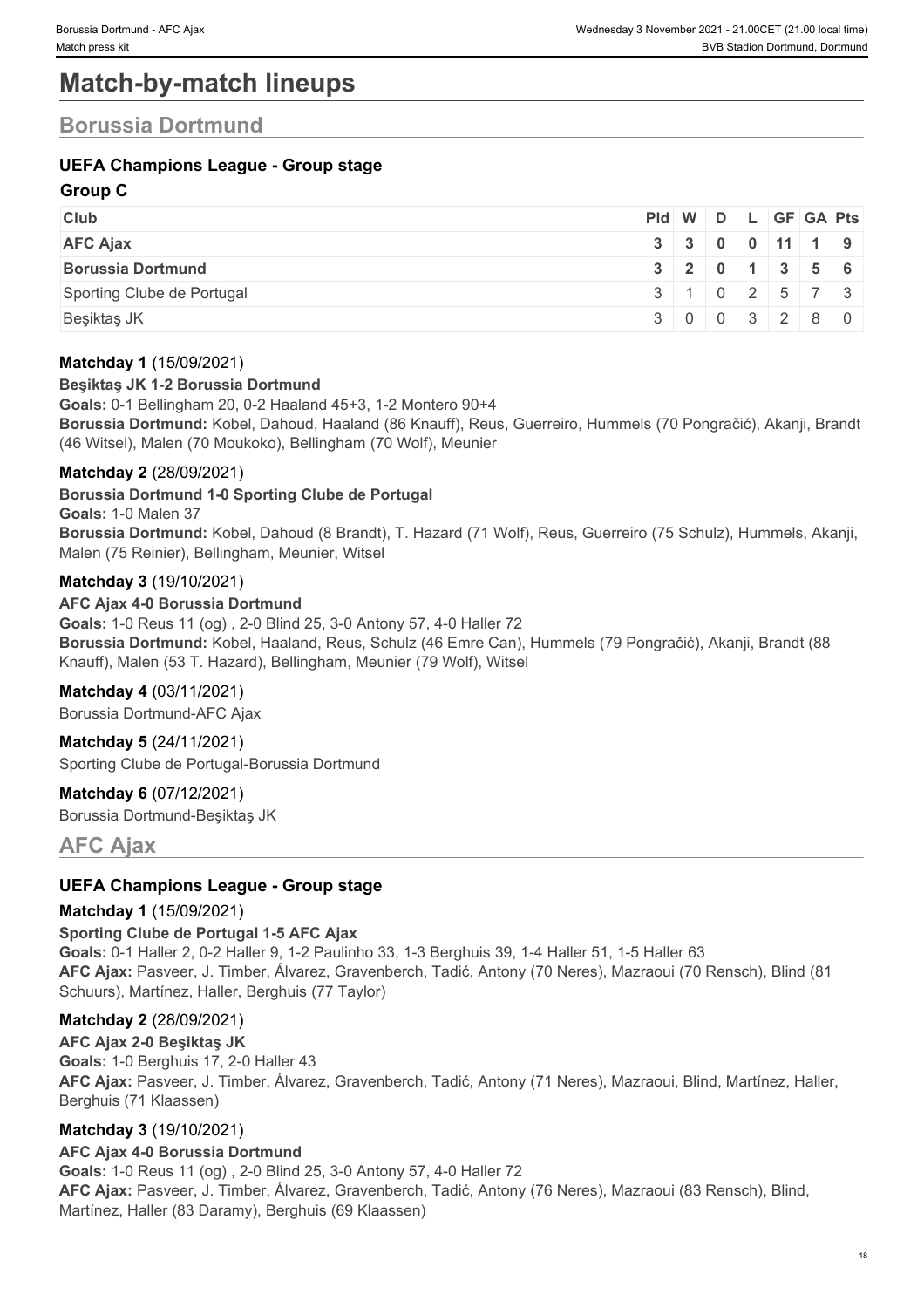**Matchday 4** (03/11/2021) Borussia Dortmund-AFC Ajax

**Matchday 5** (24/11/2021) Beşiktaş JK-AFC Ajax

**Matchday 6** (07/12/2021) AFC Ajax-Sporting Clube de Portugal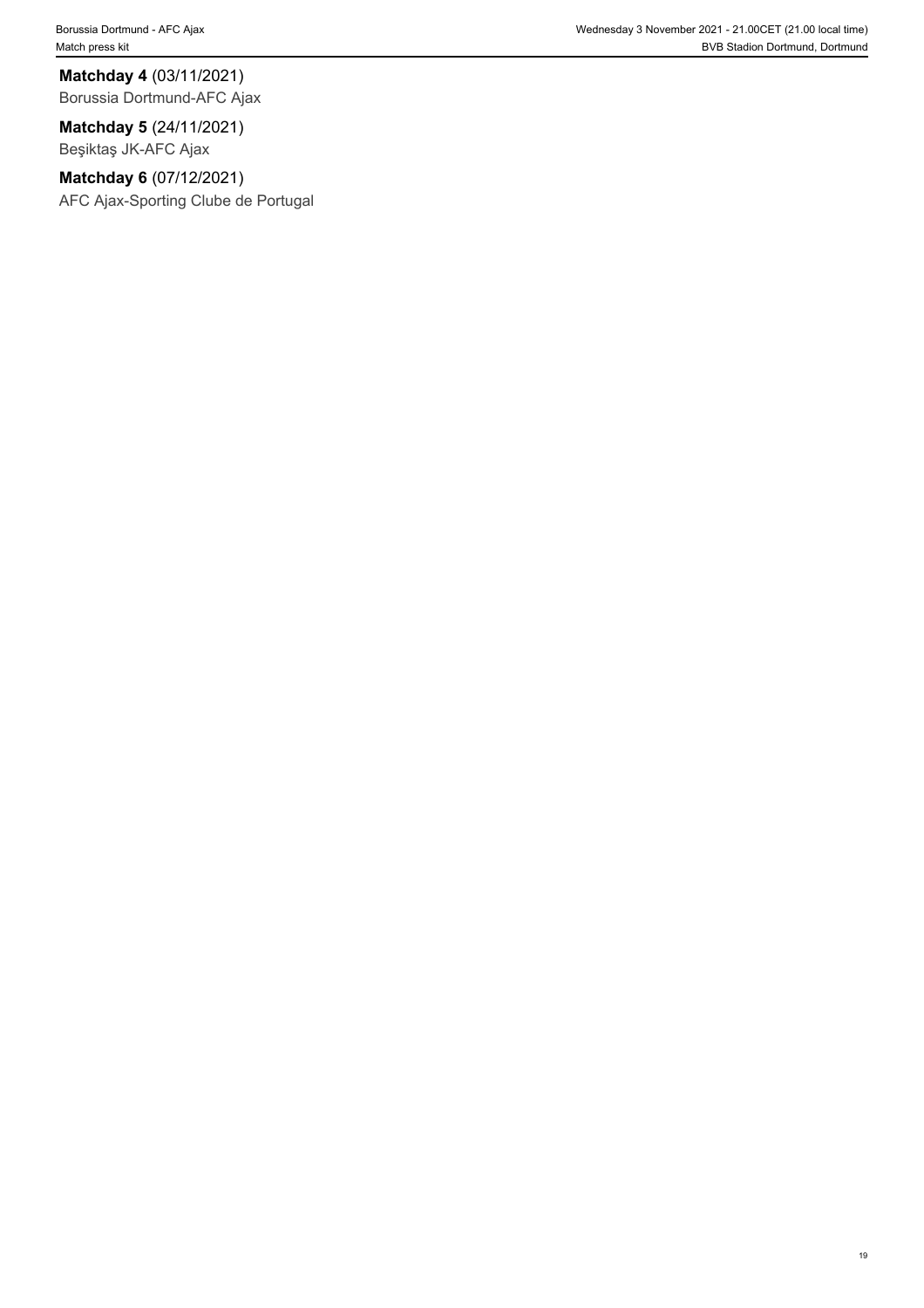# **Competition facts**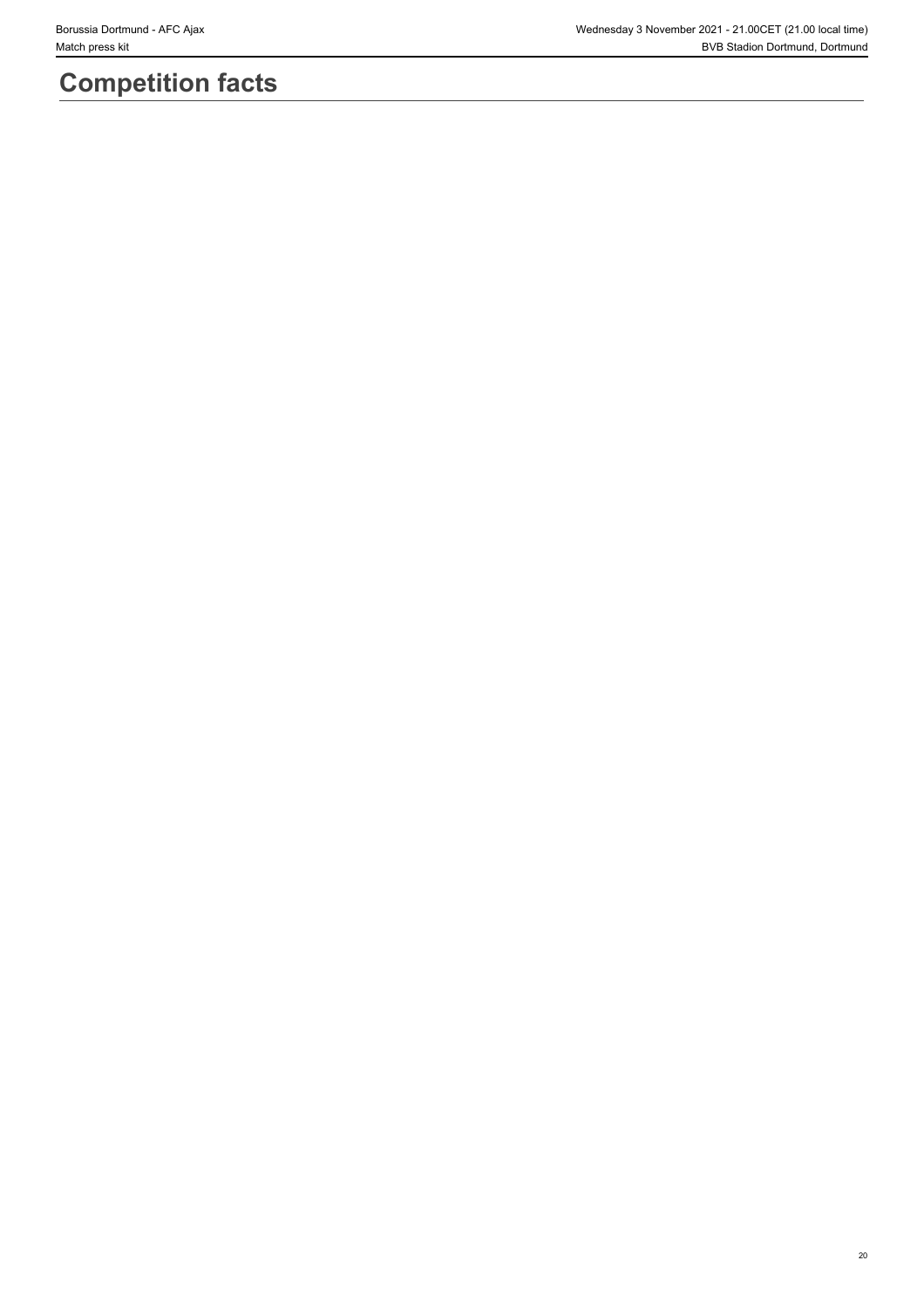# **Team facts**

#### **Borussia Dortmund Formed:** 1909 **Nickname:** BVB

### **UEFA club competition honours (runners-up in brackets)**

- UEFA Champions League (1): 1997, (2013)
- UEFA Cup: (1993), (2002)
- UEFA Cup Winners' Cup (1): 1966
- UEFA Super Cup: (1997)
- European/South American Cup (1): 1997

### **Domestic honours (most recent triumph in brackets)**

League title: 8 (2012) German Cup: 5 (2021)

### **Ten-year European record (UEFA Champions League unless indicated otherwise)**

**2020/21:** quarter-finals **2019/20:** round of 16 **2018/19:** round of 16 **2017/18:** UEFA Europa League round of 16 (having transferred from UEFA Champions League group stage) **2016/17:** quarter-finals **2015/16:** UEFA Europa League quarter-finals **2014/15:** round of 16 **2013/14:** quarter-finals **2012/13:** runners-up **2011/12:** group stage

#### **Records**

#### **UEFA club competition**

• Biggest home win **8-0:** Dortmund v Floriana 10/10/65, European Cup Winners' Cup preliminary round second leg

• Biggest away win **0-6:** Legia Warszawa v Dortmund 14/09/16, UEFA Champions League group stage

• Heaviest home defeat **0-3:** Dortmund v Juventus 18/03/15, UEFA Champions League round of 16 second leg

• Heaviest away defeat **5-0:** Club Brugge v Dortmund (aet) 09/12/87, UEFA Cup third round second leg

### **UEFA Champions League (group stage to final)**

• Biggest home win **8-4:** Dortmund v Legia Warszawa 22/11/16, group stage **4-0** twice, most recently v Atlético 24/10/18, group stage

• Biggest away win **0-6:** Legia Warszawa v Dortmund (see above)

• Heaviest home defeat **0-3:** Dortmund v Juventus (see above)

• Heaviest away defeat **4-0:** Ajax v Dortmund 19/10/21, group stage

**AFC Ajax Formed:** 1900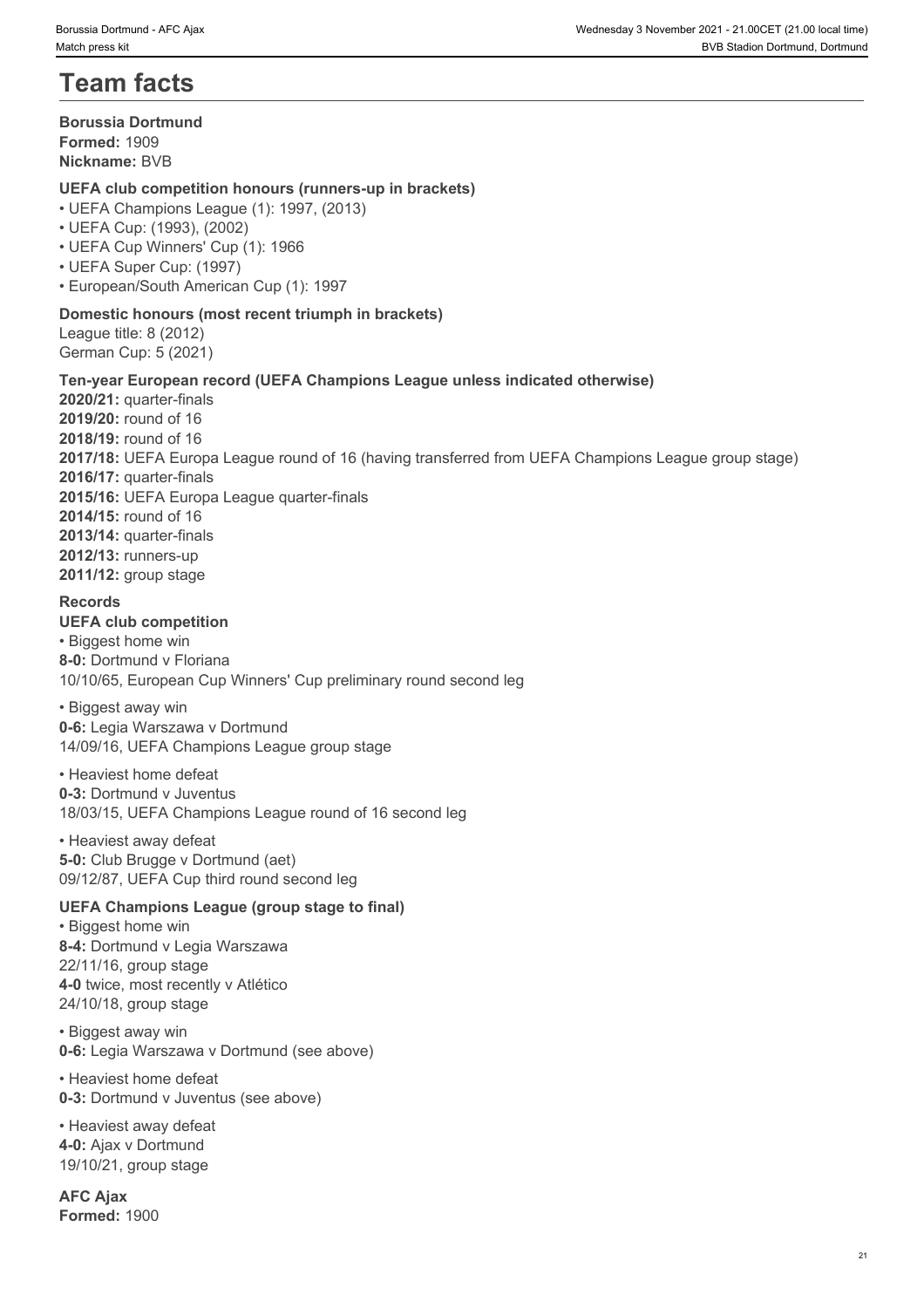#### **Nickname:** Godenzonen (Sons of the Gods)

#### **UEFA club competition honours (runners-up in brackets)**

- European Cup/UEFA Champions League (4): (1969), 1971, 1972, 1973, 1995, (1996)
- UEFA Cup Winners' Cup (1): 1987, (1988)
- UEFA Cup (1): 1992, (2017)
- UEFA Super Cup (2): 1973, (1987), 1995
- European/South American Cup (2): 1972, 1995

### **Domestic honours (most recent triumph in brackets)**

League title: 35 (2021) Dutch Cup: 20 (2021)

#### **Ten-year European record (UEFA Champions League unless indicated otherwise)**

**2020/21:** UEFA Europa League quarter-finals (having transferred from UEFA Champions League group stage) **2019/20:** UEFA Europa League round of 32 (having transferred from UEFA Champions League group stage) **2018/19:** semi-finals

**2017/18:** UEFA Europa League play-offs (having transferred from UEFA Champions League third qualifying round) **2016/17:** UEFA Europa League runners-up (having transferred from UEFA Champions League play-offs)

round)

**2016/16: 2016/16: 2016/16: 2016/16: 2016/16: 2016/16: 2016/16: 2016/16: 2016/16: 2016/16: 2016/16: 2016/16: 2016/16: 2016/16: 2016/16: 2016/16: 2016/16: 2016/16: 2016/16: 2016/16: 2 2014/15:** UEFA Europa League round of 16 (having transferred from UEFA Champions League group stage) **2013/14:** UEFA Europa League round of 32 (having transferred from UEFA Champions League group stage) **2012/13:** UEFA Europa League round of 32 (having transferred from UEFA Champions League group stage) **2011/12:** UEFA Europa League round of 32 (having transferred from UEFA Champions League group stage)

#### **Records**

#### **UEFA club competition**

• Biggest home win **14-0:** Ajax v Red Boys Differdange 03/10/84, UEFA Cup first round second leg

• Biggest away win

**1-8:** HJK Helsinki v Ajax

19/09/79, European Champion Clubs' Cup first round first leg

• Heaviest home defeat **0-4:** Ajax v Real Madrid 23/11/10, UEFA Champions League group stage

• Heaviest away defeat **5-1:** Bayern München v Ajax 22/10/80, European Champion Clubs' Cup second round first leg **4-0** on four occasions, most recently v Barcelona 18/09/13, UEFA Champions League group stage

#### **UEFA Champions League (group stage to final only)**

• Biggest home win **4-0** three times, most recently v Borussia Dortmund 19/10/21, group stage

• Biggest away win **1-5** twice, most recently v Sporting CP 15/09/21, group stage

• Heaviest home defeat **0-4:** Ajax v Real Madrid (see above)

• Heaviest away defeat **4-0** twice, most recently v Barcelona (see above)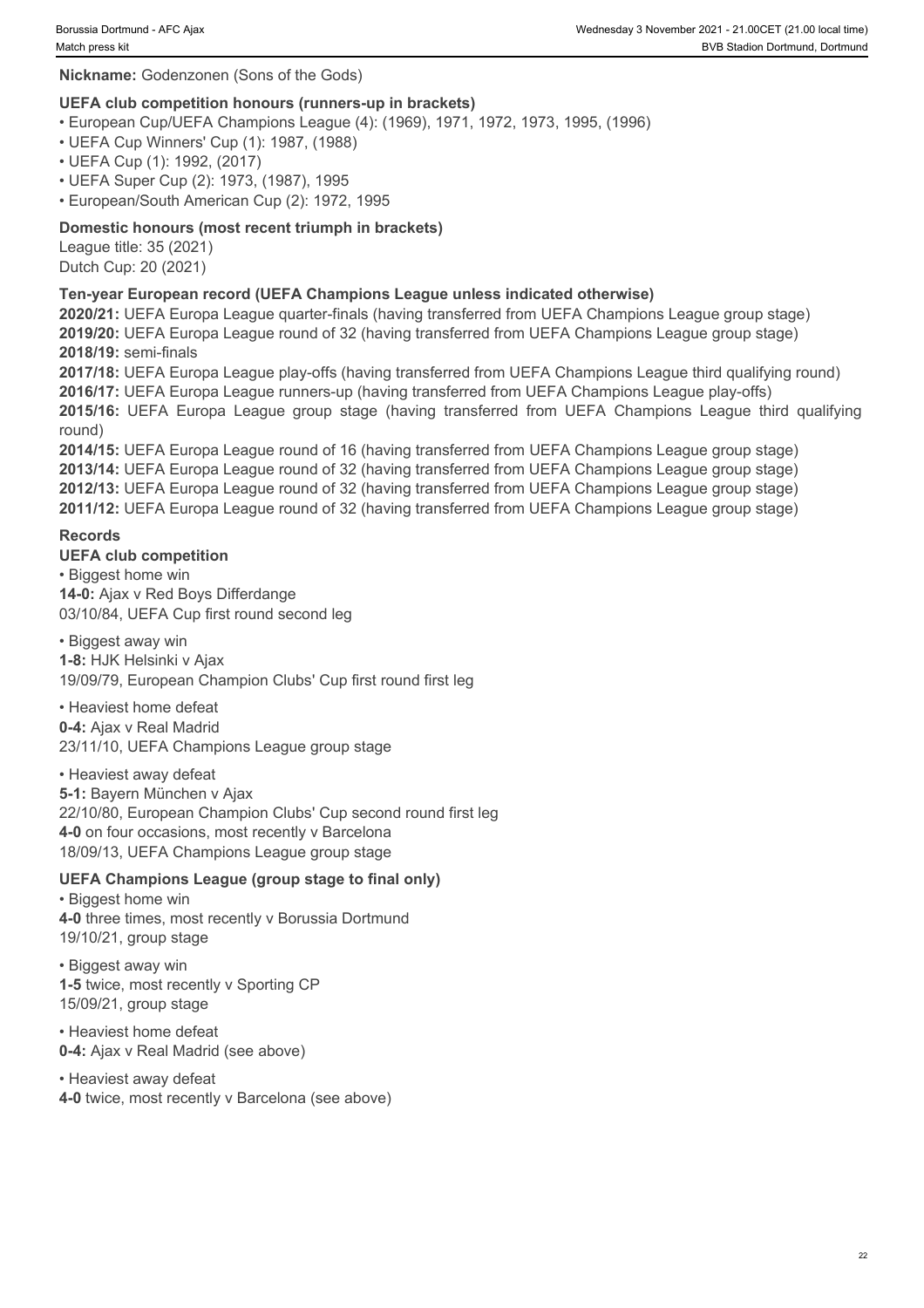# **Legend**

### **ALL-TIME STATISTICS**

The all-time record of the competing clubs in UEFA club competition.

**UEFA club competition:** These are the official statistics considered valid for communicating official records in UEFA club competition defined as European Champion Clubs' Cup, UEFA Champions League, UEFA Europa League, UEFA Cup Winner's Cup UEFA Super Cup, UEFA Intertoto Cup and European/South American Cup. Matches in the Inter-Cities Fairs Cup and the 1972 Super Cup are not included as they were not held under UEFA auspices, while the FIFA Club World Cup is excluded.

#### **Match officials**

**UCL:** Total matches officiated in the UEFA Champions League from 1992/93 season, group stage to final only. Matches where the official has acted as the fourth official are not included in these statistics. These are the official statistics considered valid for communicating official records.

**UEFA:** Total matches officiated in UEFA club competition including all qualifying round matches. Matches where the official has acted as the fourth official are not included in these statistics. These are the official statistics considered valid for communicating official records.

### **Competitions**

**ECCC**: European Champion Clubs' Cup **UECL**: UEFA Europa Conference League

#### **Club competitions National team competitions**

**UCL**: UEFA Champions League **EURO**: UEFA European Football Championship **UEL**: UEFA Europa League **CONFCUP**: FIFA Confederations Cup **UCUP**: UEFA Cup **U21FRIE**: Under-21 friendly internationals **UCWC**: UEFA Cup Winners' Cup **U21**: UEFA European Under-21 Championship **SCUP**: UEFA Super Cup **U17**: UEFA Under-17 Championship **UIC**: UEFA Intertoto Cup **U16**: UEFA European Under-16 Championship **ICF**: Inter-Cities Fairs Cup **U19**: UEFA Under-19 Championship **WC**: FIFA World Cup **FRIE**: Friendly internationals **U18**: UEFA European Under-18 Championship **WWC**: FIFA Women's World Cup **WEURO**: UEFA European Women's Championship **Other abbreviations**

### **Competition stages**

| F: Final                      | <b>GS:</b> Group stage             | (aet): After extra time                            | pens: Penalties               |
|-------------------------------|------------------------------------|----------------------------------------------------|-------------------------------|
| <b>GS1: First group stage</b> | <b>GS2: Second group stage</b>     | No.: Number                                        | og: Own goal                  |
| 3QR: Third qualifying round   | <b>R1:</b> First round             | ag: Match decided on away                          | P: Penalty                    |
| R2: Second round              | <b>R3:</b> Third round             | qoals                                              | agg: Aggregate                |
| <b>R4: Fourth round</b>       | <b>PR:</b> Preliminary round       | <b>PId:</b> Matches played                         | <b>AP:</b> Appearances        |
| <b>SF: Semi-finals</b>        | <b>QF: Quarter-finals</b>          | <b>Pos.: Position</b>                              | <b>Comp.: Competition</b>     |
| R <sub>16</sub> : round of 16 | <b>QR:</b> Qualifying round        | <b>Pts: Points</b>                                 | D: Drawn                      |
| <b>R32: Round of 32</b>       | <b>1QR:</b> First qualifying round | R: Sent off (straight red card) DoB: Date of birth |                               |
| <b>1st: first leg</b>         | <b>2QR: Second qualifying</b>      | <b>Res.: Result</b>                                | <b>ET:</b> Extra Time         |
|                               | round                              | sg: Match decided by silver                        | <b>GA:</b> Goals against      |
| 2nd: second leg               | <b>FT:</b> Final tournament        | goal                                               | t: Match decided by toss of a |
| PO: Play-off                  | <b>ELITE:</b> Elite round          |                                                    | coin                          |
| Rep: Replay                   | 3rdPO: Third-place play-off        | <b>GF:</b> Goals for                               | W: Won                        |
| PO - FT: Play-off for Final   | <b>GS-FT:</b> Group stage – final  | gg: Match decided by golden Y: Booked              |                               |
| Tournament                    | tournament                         | qoal                                               | $L:$ Lost                     |
|                               |                                    | Y/R: Sent off (two yellow                          | <b>Nat.: Nationality</b>      |
|                               |                                    | cards)                                             | N/A: Not applicable           |
|                               |                                    | f: Match forfeited                                 |                               |

### **Statistics**

**-**: Denotes player substituted **+**: Denotes player introduced

**\***: Denotes player sent off **+/-**: Denotes player introduced and substituted